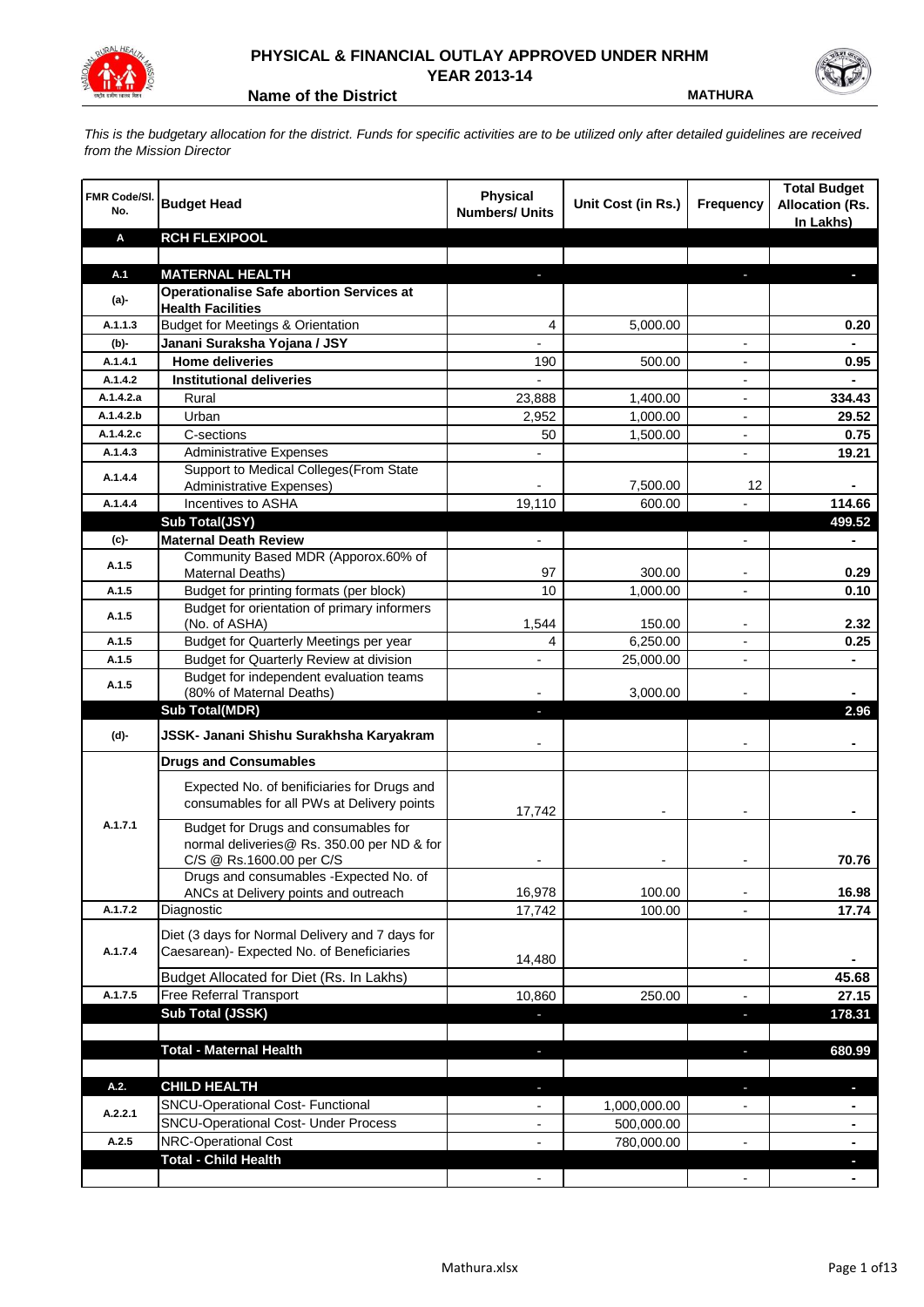| FMR Code/SI.<br>No. | <b>Budget Head</b>                                                                                                                                                                                                                                                                                            | Physical<br><b>Numbers/ Units</b>                    | Unit Cost (in Rs.)      | <b>Frequency</b>              | <b>Total Budget</b><br><b>Allocation (Rs.</b><br>In Lakhs) |
|---------------------|---------------------------------------------------------------------------------------------------------------------------------------------------------------------------------------------------------------------------------------------------------------------------------------------------------------|------------------------------------------------------|-------------------------|-------------------------------|------------------------------------------------------------|
| A.3                 | <b>FAMILY PLANNING</b>                                                                                                                                                                                                                                                                                        | $\sim$                                               |                         | $\blacksquare$                | $\sim$                                                     |
| A.3.1               | <b>Terminal/Limiting Methods</b>                                                                                                                                                                                                                                                                              |                                                      |                         |                               |                                                            |
| A.3.1.1             | Orientation workshop, dissemination of<br>manuals on FP standards & quality<br>assurance of sterilisation services, fixed day<br>planning meeting                                                                                                                                                             | 1                                                    | 25,000.00               | $\overline{\phantom{a}}$      | 0.25                                                       |
| A.3.1.2             | Female Sterilisation Camps Proposed                                                                                                                                                                                                                                                                           | 170                                                  | 2,000.00                |                               | 3.40                                                       |
| A.3.1.3             | <b>NSV Camps Proposed</b>                                                                                                                                                                                                                                                                                     | 10                                                   | 3,500.00                |                               | 0.35                                                       |
| A.3.1.4             | <b>Compensation for Female Sterilisation</b>                                                                                                                                                                                                                                                                  | 7,676                                                | 1,000.00                | $\overline{\phantom{a}}$      | 76.76                                                      |
| A.3.1.5             | Compensation for male sterilization/NSV<br>Acceptance                                                                                                                                                                                                                                                         | 500                                                  | 1,500.00                |                               | 7.50                                                       |
| A.3.1.6             | Orientation Workshop on accreditation of<br>private providers to provide sterilization<br>services                                                                                                                                                                                                            | 1                                                    | 10,000.00               | $\blacksquare$                | 0.10                                                       |
| A.3.2               | <b>Spacing Methods</b>                                                                                                                                                                                                                                                                                        |                                                      |                         |                               | ٠                                                          |
| A.3.2.2             | IUD services at health facilities (including<br>fixed day services at Sub Centres-L1)                                                                                                                                                                                                                         | 17                                                   | 3,000.00                | $\overline{\phantom{a}}$      | 0.51                                                       |
| A.3.2.3             | IUD services at health facilities (including<br>fixed day services at Sub Centre-L1 ) No. of<br><b>IUCD</b> insertions                                                                                                                                                                                        | 19,208                                               | 20.00                   |                               | 3.84                                                       |
| A.3.3               | POL for Family Planning/ Others (including<br>additional mobility support to surgeon's team<br>if req)-Budget given according to total nos.<br>of Female Sterilization Camps.                                                                                                                                 | 170                                                  | 1,000.00                |                               | 1.70                                                       |
| A.3.5.2             | <b>Performance rewards</b>                                                                                                                                                                                                                                                                                    |                                                      |                         |                               |                                                            |
|                     | Division level: Rs. 11.25 Lakh @ Rs.<br>62,500/- per division (Rs.20,000 for 1st, Rs.<br>15,000 for 2nd and Rs. 10,000 for 3rd<br>position for best performing tubectomy<br>surgeon at each division, Rs. 15,000 for<br>best performing NSV surgeon, and Rs.2000/-<br>for best SN and Rs.500/- for best ANM). |                                                      |                         |                               |                                                            |
| A.3.5.3             |                                                                                                                                                                                                                                                                                                               |                                                      | 62,500.00               |                               | ۰                                                          |
|                     | World Population Day' celebration<br>For District level activities                                                                                                                                                                                                                                            | 1                                                    |                         |                               |                                                            |
|                     | For Block level activities                                                                                                                                                                                                                                                                                    | 10                                                   | 100,000.00<br>10,000.00 | $\blacksquare$                | 1.00                                                       |
| A.3.5.4             | Other strategies/ activities                                                                                                                                                                                                                                                                                  |                                                      |                         |                               | 1.00                                                       |
| A.3.5.4.2           | Orientation of district nodal officers for<br>change in FP Beema Policy-No. of<br>Workshops                                                                                                                                                                                                                   | 1                                                    | 10,000.00               |                               | 0.10                                                       |
|                     | <b>Total -Family Planning</b>                                                                                                                                                                                                                                                                                 | $\overline{\phantom{a}}$<br>$\overline{\phantom{a}}$ |                         | ٠<br>$\overline{\phantom{a}}$ | 96.51                                                      |
| A.4                 | ADOLESCENT REPRODUCTIVE AND<br><b>SEXUAL HEALTH / ARSH</b>                                                                                                                                                                                                                                                    |                                                      |                         | $\blacksquare$                |                                                            |
| A.4.1.4             | <b>Operating Expenses</b>                                                                                                                                                                                                                                                                                     |                                                      |                         |                               |                                                            |
|                     | For Existing Clinics                                                                                                                                                                                                                                                                                          | $\blacksquare$                                       | 2,500.00                | 12                            | ۰                                                          |
| A.4.2               | <b>School Health programme</b>                                                                                                                                                                                                                                                                                | $\blacksquare$                                       |                         | $\overline{a}$                |                                                            |
| A.4.2.1             | Dissemination of Guidelines for School<br>Health Programme (14 Nos. for each Block<br>and 7 Nos. for District Level)                                                                                                                                                                                          | 147                                                  | 75.00                   | 1                             | 0.11                                                       |
| A.4.2.2             | Convergence Meeting at Block level (Twice<br>in a year)                                                                                                                                                                                                                                                       | 10                                                   | 2,500.00                | 2                             | 0.50                                                       |
| A.4.2.3             | Mobility Support (For Block Level)                                                                                                                                                                                                                                                                            | 10                                                   | 25,000.00               | 6                             | 15.00                                                      |
| A.4.3               | Other strategies/activities                                                                                                                                                                                                                                                                                   | $\overline{\phantom{0}}$                             |                         | -                             | ۰                                                          |
| A.4.3.2             | <b>Menstrual Hygiene</b>                                                                                                                                                                                                                                                                                      | $\overline{\phantom{a}}$                             |                         | ٠                             | ۰                                                          |
|                     | No.of Blocks                                                                                                                                                                                                                                                                                                  | $\overline{\phantom{a}}$                             |                         |                               |                                                            |
|                     | No.of ASHAs                                                                                                                                                                                                                                                                                                   | $\overline{\phantom{a}}$                             |                         |                               |                                                            |
|                     | One Planning & Sensitization meeting at<br>Dist.level @Rs.5000/-meeting                                                                                                                                                                                                                                       |                                                      | 5,000.00                |                               |                                                            |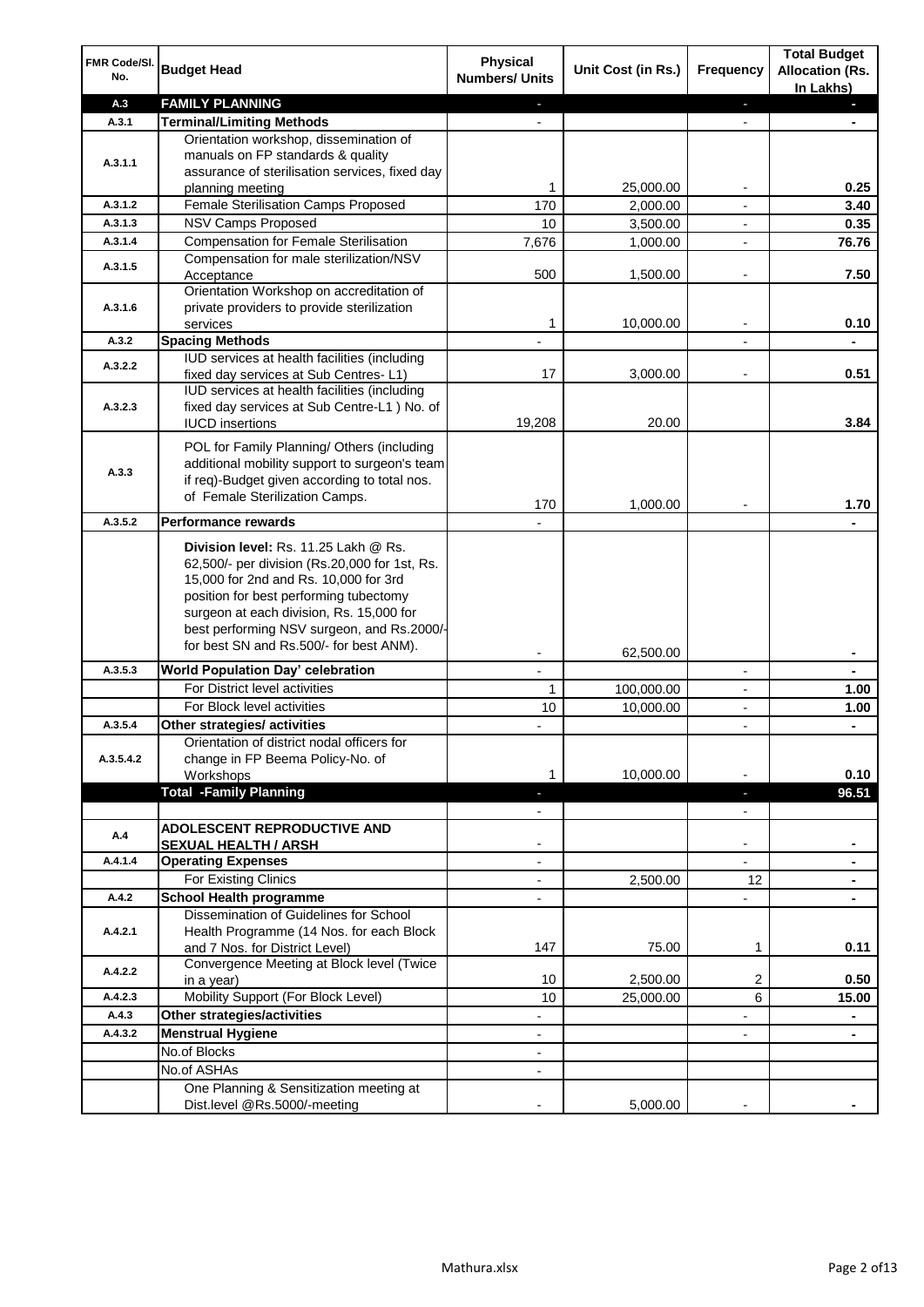| FMR Code/SI.<br>No. | <b>Budget Head</b>                                                                                                                  | <b>Physical</b><br><b>Numbers/ Units</b> | Unit Cost (in Rs.) | Frequency                | <b>Total Budget</b><br><b>Allocation (Rs.</b><br>In Lakhs) |
|---------------------|-------------------------------------------------------------------------------------------------------------------------------------|------------------------------------------|--------------------|--------------------------|------------------------------------------------------------|
|                     | One Review & Refresher meeting at<br>Dist.level @Rs.5000/-meeting                                                                   |                                          | 5,000.00           |                          |                                                            |
|                     | Reporting Register for District & Blocks                                                                                            |                                          |                    |                          |                                                            |
|                     | @Rs.30/-register                                                                                                                    |                                          | 30.00              |                          |                                                            |
|                     | Reporting Register for ASHA @Rs.30/-regist                                                                                          |                                          | 30.00              | $\overline{a}$           |                                                            |
|                     | Storage Almirahs for District & Blocks<br>@Rs.5000/- Almirahs                                                                       | $\blacksquare$                           | 5,000.00           | $\overline{\phantom{a}}$ |                                                            |
|                     | 2 Flex banner with hanging rod per                                                                                                  |                                          |                    |                          |                                                            |
|                     | block/Dist.@Rs.500/-banner                                                                                                          |                                          | 500.00             |                          |                                                            |
|                     | <b>Sub-total ARSH</b>                                                                                                               |                                          |                    | a,                       | 15.61                                                      |
| A.5                 | <b>URBAN RCH (focus on Urban slums)</b>                                                                                             |                                          |                    |                          |                                                            |
| A.5.2               | Human Resource for Urban Health                                                                                                     |                                          |                    |                          |                                                            |
| A.5.2.1             | Doctors/Mos                                                                                                                         | 4                                        | 36,000.00          | 6                        | 8.64                                                       |
| A.5.2.4             | <b>ANM</b>                                                                                                                          | 4                                        | 9.900.00           | 6                        | 2.38                                                       |
| A.5.2.5<br>A.5.2.12 | <b>Staff Nurse</b><br>Sweeper cum Choukidar                                                                                         | 4                                        | 16,500.00          | 6                        | 3.96                                                       |
| A.5.3               | Operating expenses for UHP and UHC                                                                                                  | 4                                        | 4,950.00           | 6                        | 1.19<br>$\blacksquare$                                     |
|                     | Rent @7000/Month/Centre                                                                                                             | 4                                        | 7,000.00           | 6                        | 1.68                                                       |
|                     | Telephone Bills @ 1000/Month/Centre                                                                                                 | 4                                        | 1,000.00           | 6                        | 0.24                                                       |
|                     | Electricity Bills @ 1500/Month/Centre                                                                                               | 4                                        | 1,500.00           | 6                        | 0.36                                                       |
|                     | Contingency @ 500/Month/Centre                                                                                                      | 4                                        | 500.00             | 6                        | 0.12                                                       |
|                     | <b>Total- Urban Health</b>                                                                                                          | J,                                       |                    | F                        | 18.56                                                      |
|                     |                                                                                                                                     |                                          |                    |                          | $\blacksquare$                                             |
| A.7                 | <b>PNDT Activities</b>                                                                                                              | ٠                                        |                    | ×                        | ٠                                                          |
| A.7.1               | <b>Support to PC-PNDT Cells</b>                                                                                                     |                                          |                    | $\overline{\phantom{a}}$ | $\blacksquare$                                             |
|                     | <b>Divisional Level</b>                                                                                                             | $\blacksquare$                           |                    |                          | ٠                                                          |
|                     | Remuneration of Data Assistant (At Each                                                                                             |                                          |                    |                          |                                                            |
|                     | Division PC-PNDT Cell)<br>Contingency for the operation of cell @                                                                   |                                          | 17,000.00          | 12                       |                                                            |
|                     | Rs.20000/-                                                                                                                          |                                          | 20,000.00          | 1                        |                                                            |
|                     | One time office setup cost @ Rs.100000/-                                                                                            |                                          | 100,000.00         | 1                        |                                                            |
|                     | <b>District Level</b>                                                                                                               |                                          |                    |                          |                                                            |
|                     | Remuneration of Data Entry Operator (At<br>Each District PC-PNDT Cell)                                                              | 1                                        | 10,000.00          | 12                       | 1.20                                                       |
|                     | Contingency for the operation of cell @<br>Rs.20000/-                                                                               | 1                                        | 20,000.00          | 1                        | 0.20                                                       |
|                     | One time office setup cost @ Rs. 50000/-                                                                                            | 1                                        | 50,000.00          | 1                        | 0.50                                                       |
| A.7.2               | <b>Other PNDT activities</b>                                                                                                        |                                          |                    |                          |                                                            |
| A.7.2.3             | Visit of division level inspection committees<br>(TA/DA of Additional Director will be<br>incurred from this amount) @ Rs.30000 for |                                          |                    |                          |                                                            |
|                     | 10 visit in a year                                                                                                                  |                                          | 3,000.00           | 10                       |                                                            |
| A.7.2.8             | Orientation of members of the district<br>advisory committees at Division Levels (No.<br>of Workshops)                              | -                                        | 25,000.00          | 1                        |                                                            |
| A.7.2.10            | District Level Sensitization (No. of                                                                                                |                                          |                    |                          |                                                            |
|                     | Workshops)                                                                                                                          | 1                                        | 10,000.00          |                          | 0.10                                                       |
|                     | <b>Total- PC-PNDT</b>                                                                                                               |                                          |                    |                          | 2.00                                                       |
| A.8                 | <b>Human Resources</b>                                                                                                              |                                          |                    |                          | ×.                                                         |
| A.8.1               | <b>Contractual Staff &amp; Services</b>                                                                                             |                                          |                    |                          |                                                            |
| A.8.1.1.1.f         | Honoraria for ANMs at Sub Centres                                                                                                   | 65                                       | 10,000.00          | 6                        | 39.00                                                      |
| A.8.1.1.2.f         | Honoraria for Staff Nurses - SNCU                                                                                                   |                                          | 16,500.00          | 6                        |                                                            |
| A.8.1.1.2.f         | Honoraria for Staff Nurses -NRC                                                                                                     | $\overline{\phantom{a}}$                 | 16,500.00          | 6                        |                                                            |
| A.8.1.2.1           | Honoraria for Laboratory Technicians                                                                                                | 6                                        | 11,880.00          | 6                        | 4.28                                                       |
| A.8.1.3.5.d         | Honoraria for Paediatricians- Child Health                                                                                          |                                          | 48,000.00          | 6                        |                                                            |
| A.8.1.3.7           | Honoraria for Dental Doctors                                                                                                        | 4                                        | 35,000.00          | 6                        | 8.40                                                       |
| A.8.1.5.8           | Honoraria for M.O.(Training Coordinators for<br>training NRCs/SNCUs)                                                                |                                          | 36,000.00          | 6                        |                                                            |
| A.8.1.7.2           | Honoraria for X-Ray Technicians                                                                                                     | 3                                        | 11,800.00          | 6                        | 2.12                                                       |
| A.8.1.7.4           | <b>School Health Teams (Exclusively for SH)</b>                                                                                     |                                          |                    |                          | ٠                                                          |
| A.8.1.7.4.a         | <b>Honoraria for Medical Officers</b>                                                                                               |                                          |                    |                          | Ξ.                                                         |
|                     | No. of MBBS Doctors-Existing                                                                                                        | 5                                        | 36,000.00          | 6                        | 10.80                                                      |
|                     | No. of MBBS Doctors-New                                                                                                             | 5                                        | 36,000.00          | 2                        | 3.60                                                       |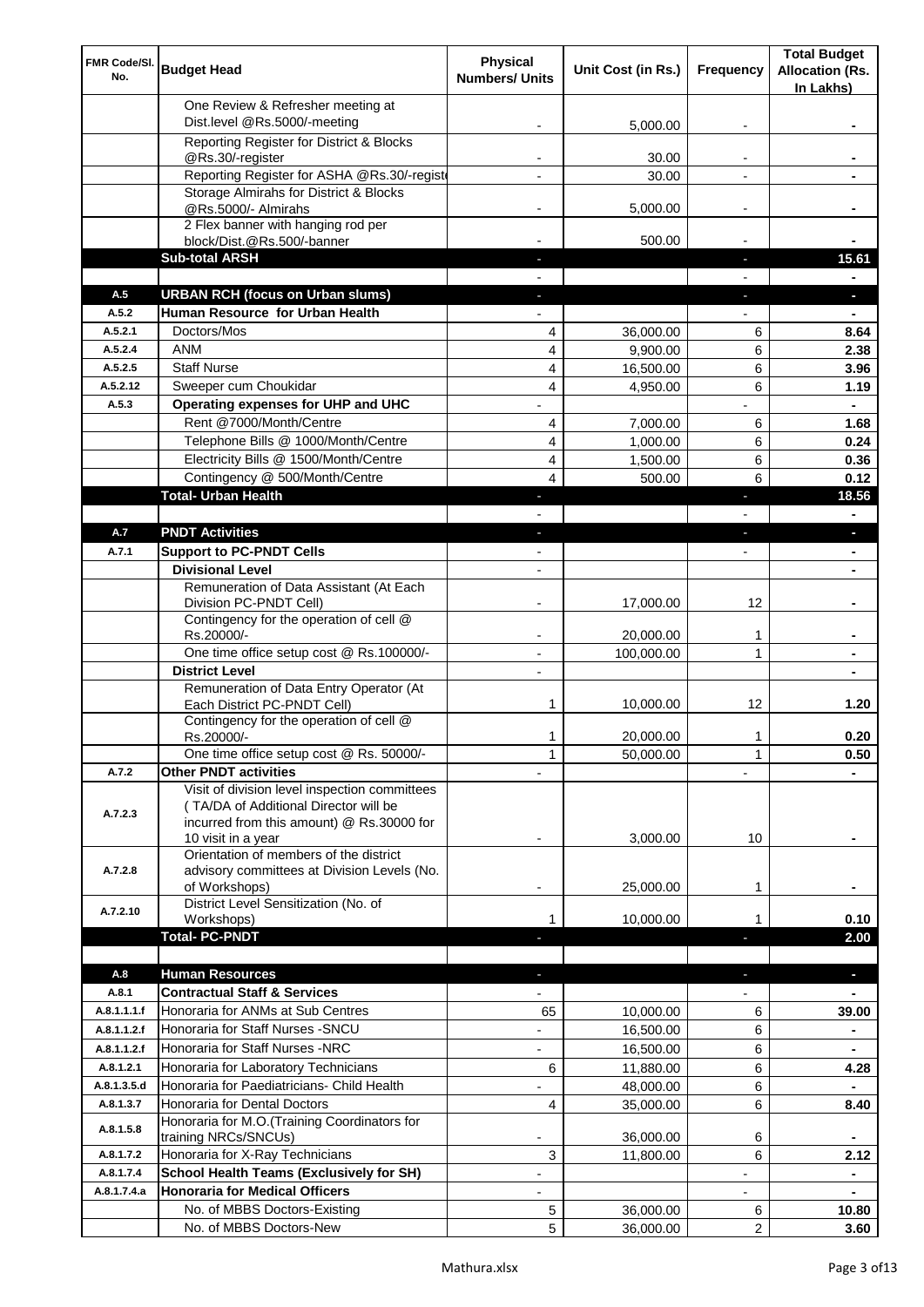| FMR Code/SI. |                                                  | <b>Physical</b>          |                    |                          | <b>Total Budget</b>    |
|--------------|--------------------------------------------------|--------------------------|--------------------|--------------------------|------------------------|
| No.          | <b>Budget Head</b>                               | <b>Numbers/ Units</b>    | Unit Cost (in Rs.) | Frequency                | <b>Allocation (Rs.</b> |
|              |                                                  |                          |                    |                          | In Lakhs)              |
|              | No. of BDS Doctors-Existing                      | 5                        | 35,000.00          | 6                        | 10.50                  |
|              | No. of AYUSH Doctors-Existing                    | 10                       | 24,000.00          | 6                        | 14.40                  |
|              | No. of AYUSH Doctors-New                         | 10                       | 24,000.00          | 2                        | 4.80                   |
| A.8.1.7.4.b  | <b>Honoraria for Physiotherapists</b>            | 4                        | 11,880.00          | 6                        | 2.85                   |
| A.8.1.7.4.c  | <b>Honoraria for Dental Hygienists</b>           |                          | 11,880.00          | 6                        |                        |
| A.8.1.7.4.d  | <b>Honoraria for Ophthalmic Assistants</b>       | 16                       | 11,880.00          | 6                        | 11.40                  |
| A.8.1.7.4.e  | Honoraria for Staff Nurses/GNMs-Existing         | 20                       | 16,500.00          | 6                        | 19.80                  |
|              | Honoraria for Staff Nurses/GNMs-New              | ÷,                       | 16,500.00          | $\overline{c}$           |                        |
| A.8.1.7.4.g  | Honoraria for ANMs-Existing                      |                          | 10,000.00          | 6                        |                        |
|              | Honoraria for ANMs-New                           |                          | 10,000.00          | 2                        |                        |
|              | Honoraria for FP Counsellors(@ Rs.9300/-         |                          |                    |                          |                        |
| A.8.1.7.5.1  | (Rs.9000/-Honoraria and 300/-for                 |                          |                    |                          |                        |
|              | communication support)                           | 2                        | 9,300.00           | 6                        | 1.12                   |
| A.8.1.7.5.2  | <b>Honoraria for ARSH Counsellors</b>            |                          | 12,000.00          | 6                        |                        |
| A.8.1.7.5.4  | <b>Honoraria for Nutritionist-NRC</b>            |                          | 15,000.00          | 6                        |                        |
|              | <b>Honoraria for Staff under Routine</b>         |                          |                    |                          |                        |
|              | Immunization                                     |                          |                    |                          |                        |
|              | Refrigerator Mechanics-District Level            |                          | 16,500.00          | 6                        |                        |
| A.8.1.7.7    | Cold Chain Handlers-District Level               | 1                        | 9,900.00           | 6                        | 0.59                   |
|              | Vaccine Store Keepers-Division Level             |                          | 22,000.00          | 6                        |                        |
|              | Refrigerator Mechanics-Division Level            | $\blacksquare$           | 16,500.00          | 6                        | ۰                      |
|              | Vaccine Van Drivers-Division Level               | ÷,                       | 16,500.00          | 6                        | $\blacksquare$         |
|              | Cold Chain Handlers-Division Level               | $\overline{\phantom{a}}$ | 9,900.00           | 6                        | ۰                      |
| A.8.1.9      | <b>Honoraria for Data Entry Operators</b>        | 1                        | 8,800.00           | 6                        | 0.53                   |
| A.8.1.11.f   | <b>Honoraria for Caretakers-NRC</b>              | $\blacksquare$           | 4,000.00           | 6                        | ٠                      |
| A.8.1.11.f   | <b>Honoraria for Cooks-NRC</b>                   |                          | 5,000.00           | 6                        |                        |
|              | TOTAL - HUMAN RESOURCE                           |                          |                    |                          | 134.19                 |
|              |                                                  |                          |                    |                          |                        |
| A.9          | <b>TRAINING</b>                                  | ٠                        |                    | ٠                        | $\blacksquare$         |
|              |                                                  |                          |                    |                          |                        |
| A.9.3        | <b>Maternal Health Training</b>                  | ٠                        |                    | ٠                        | ٠                      |
| A.9.3.1      | <b>Skilled Attendance at Birth / SBA</b>         |                          |                    |                          |                        |
| A.9.3.1.1    | Setting up of SBA Training Centres               | 1                        | 25,000.00          | $\overline{\phantom{a}}$ | 0.25                   |
|              | <b>Training of Staff Nurses in SBA</b>           | $\overline{\phantom{a}}$ |                    | $\overline{a}$           |                        |
| A.9.3.1.4    | Total Batches to be conducted (4 Per             |                          |                    |                          |                        |
|              | Batch) @ Rs.103300/ Batch                        | 5                        | 103,300.00         |                          | 5.17                   |
| A.9.3.4      | <b>Safe Abortion Services Training</b>           |                          |                    |                          |                        |
|              | <b>Training of Medical Officers in safe</b>      |                          |                    |                          |                        |
| A.9.3.4.2    | abortion                                         |                          |                    |                          |                        |
|              | Total Batches to be conducted @ Rs.52000         |                          |                    |                          |                        |
|              | /batch                                           |                          | 52,000.00          |                          |                        |
| A.9.3.5      | RTI / STI Training                               |                          |                    | $\overline{a}$           |                        |
|              | Training of Medical Officers in RTI/STI          |                          |                    |                          |                        |
| A.9.3.5.3    | Total Batches to be conducted @ Rs.72600         |                          |                    |                          |                        |
|              | /batch                                           |                          | 72,600.00          |                          |                        |
|              | Sub Total - Maternal Health Training             |                          |                    |                          | 5.42                   |
|              |                                                  |                          |                    |                          |                        |
| A.9.5        | <b>Child Health Training</b>                     |                          |                    |                          |                        |
| A.9.5.2.2    | <b>F-IMNCI Training for Medical Officers</b>     |                          |                    |                          |                        |
|              | <b>Total Training Load</b>                       |                          |                    |                          |                        |
|              | <b>Batch Size/Participants</b>                   | 16                       |                    |                          |                        |
|              | No. of Batches                                   |                          | 212,900.00         | $\overline{a}$           |                        |
|              | Total Batches to be observed(25% of              |                          |                    |                          |                        |
|              | organized batches)                               | $\overline{\phantom{a}}$ | 7,500.00           |                          |                        |
| A.9.5.2.3    | <b>F-IMNCI Training for Staff Nurses</b>         | $\overline{\phantom{a}}$ |                    | $\overline{\phantom{a}}$ | ۰                      |
|              | <b>Total Training Load</b>                       | $\overline{\phantom{a}}$ |                    |                          |                        |
|              | <b>Batch Size/Participants</b>                   |                          |                    |                          |                        |
|              | No. of Batches                                   |                          | 206,900.00         | $\overline{\phantom{a}}$ | ۰                      |
|              | Total Batches to be observed(25% of              |                          |                    |                          |                        |
|              | organized batches)                               |                          | 7,500.00           |                          |                        |
| A.9.5.5.2.a  |                                                  |                          |                    |                          |                        |
|              | IMNCI Plus(CCSP)-10 Days TOT for                 |                          |                    |                          |                        |
|              | <b>Physicians</b>                                |                          |                    |                          |                        |
|              | <b>Total Training Load</b>                       |                          |                    |                          |                        |
|              | <b>Batch Size/Participants</b><br>No. of Batches | 24                       |                    |                          |                        |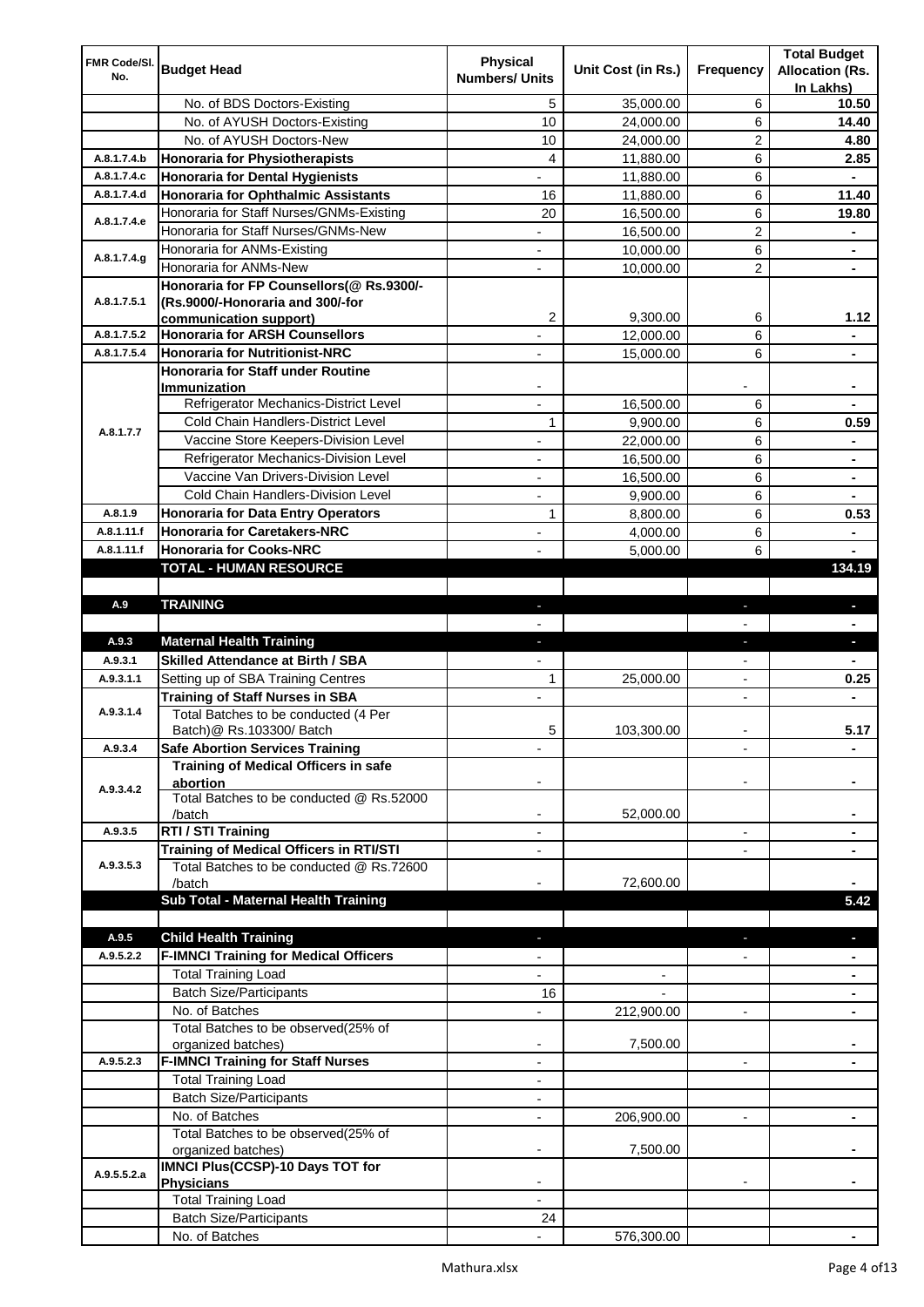| <b>FMR Code/SI.</b><br>No. | <b>Budget Head</b>                                                             | Physical<br><b>Numbers/ Units</b> | Unit Cost (in Rs.) | Frequency                      | <b>Total Budget</b><br><b>Allocation (Rs.</b><br>In Lakhs) |
|----------------------------|--------------------------------------------------------------------------------|-----------------------------------|--------------------|--------------------------------|------------------------------------------------------------|
|                            | Total Batches to be observed(25% of                                            |                                   |                    |                                |                                                            |
|                            | organized batches)<br>Sub Total- Child Health Training                         |                                   | 11,000.00          |                                |                                                            |
|                            |                                                                                |                                   |                    |                                |                                                            |
| A.9.7                      | Adolescent Reproductive and Sexual Health/<br><b>ARSH Training</b>             |                                   |                    |                                |                                                            |
|                            | <b>ARSH training for ANMs/LHVs</b>                                             |                                   |                    |                                |                                                            |
| A.9.7.4                    | Total Batches to be conducted@ Rs.71000/<br><b>Batch</b>                       | 3                                 | 71,000.00          |                                | 2.13                                                       |
|                            | <b>Sub Total- ARSH Training</b>                                                |                                   |                    |                                | 2.13                                                       |
|                            |                                                                                |                                   |                    |                                |                                                            |
| A.9.8.4.2                  | <b>Clinical Establishment Act</b>                                              | 1                                 | 798,000.00         |                                | 7.98                                                       |
|                            | <b>TOTAL - Training</b>                                                        |                                   |                    |                                | 15.53                                                      |
|                            |                                                                                |                                   |                    |                                |                                                            |
| A.10                       | <b>PROGRAMME MANAGEMENT</b>                                                    |                                   |                    |                                |                                                            |
| A.10.2                     | District Programme Management Support<br>Unit                                  |                                   |                    |                                |                                                            |
|                            | <b>Contractual Staffs for DPMSU</b>                                            |                                   |                    |                                |                                                            |
| A.10.2.1                   | Honoraria for District Programme Manager                                       | 1                                 | 32,700.00          | 6                              | 1.96                                                       |
| A.10.2.2                   | Honoraria for District Accounts Manager                                        | 1                                 | 26,650.00          | 6                              | 1.60                                                       |
| A.10.2.3                   | Honoraria for District Data Manager(District<br>Data cum Account Assistant)    | 1                                 | 18,150.00          | 6                              | 1.09                                                       |
| A.10.2.7                   | Honoraria for Office Assistant                                                 | 1                                 | 7,000.00           | 6                              | 0.42                                                       |
| A.10.2.8.1                 | Operational Expenses for DPMU unit                                             | 1                                 | 75,000.00          | 6                              | 4.50                                                       |
| A.10.2.8.2                 | Honoraria for District Community Process                                       | 1                                 | 26,650.00          | 6                              | 1.60                                                       |
|                            | Manager<br><b>Sub Total - DPMU</b>                                             |                                   |                    |                                | 11.17                                                      |
|                            |                                                                                |                                   |                    |                                |                                                            |
| A.10.3                     | <b>Block Programme Management Unit (BPMU)</b>                                  | $\blacksquare$                    |                    | $\overline{\phantom{a}}$       | $\blacksquare$                                             |
| A.10.3.1                   | Honoraria for Block Programme Managers                                         | 10                                | 20,000.00          | 6                              | 12.00                                                      |
| A.10.3.2                   | Honoraria for Block Accounts Managers                                          | 10                                | 10,000.00          | 6                              | 6.00                                                       |
|                            | <b>Sub Total - DPMU</b>                                                        | ٠                                 |                    | J,                             | 18.00                                                      |
|                            |                                                                                |                                   |                    |                                |                                                            |
| A.10.6                     | <b>Concurrent Audit System</b>                                                 | $\blacksquare$                    |                    | $\blacksquare$                 | ۰                                                          |
|                            | Budget For Block Units(Rs.1500 per<br>Block/Quarter)                           | 10                                | 1,500.00           | 4                              | 0.60                                                       |
|                            | Budget For District (District HO Rs.<br>4500/Month)                            | 1                                 | 4,500.00           | 12                             | 0.54                                                       |
|                            | <b>Sub Total - Concurrent Audit</b>                                            |                                   |                    |                                | 1.14                                                       |
|                            |                                                                                |                                   |                    |                                |                                                            |
| A.10.7                     | <b>Mobility Support, Field Visits</b>                                          | $\overline{\phantom{a}}$          |                    | $\overline{\phantom{a}}$       | ۰                                                          |
| A.10.7.2                   | Mobility Support-DPMU/District (2 Vehicles<br>per District per month)          | 2                                 | 25,000.00          | 12                             | 6.00                                                       |
| A.10.7.3                   | Mobility Support-BPMU/Block (1 Vehicle per<br>District per Month)              | 10                                | 25,000.00          | 12                             | 30.00                                                      |
| A.10.7.4.1                 | Mobility Support for Div.PMU Division & AD<br>Offices( 1 vehicle per Division) |                                   | 25,000.00          | 12                             |                                                            |
|                            | Sub Total - Mobility Support, Field Visits                                     |                                   |                    |                                | 36.00                                                      |
|                            |                                                                                |                                   |                    |                                |                                                            |
|                            | <b>TOTAL - Programme Management</b>                                            |                                   |                    | ı                              | 66.31                                                      |
|                            |                                                                                |                                   |                    |                                |                                                            |
|                            | <b>GRAND TOTAL- RCH FLEXIPOOL</b>                                              | ٠<br>$\blacksquare$               |                    | H,<br>$\overline{\phantom{a}}$ | 1,029.71                                                   |
|                            |                                                                                |                                   |                    |                                |                                                            |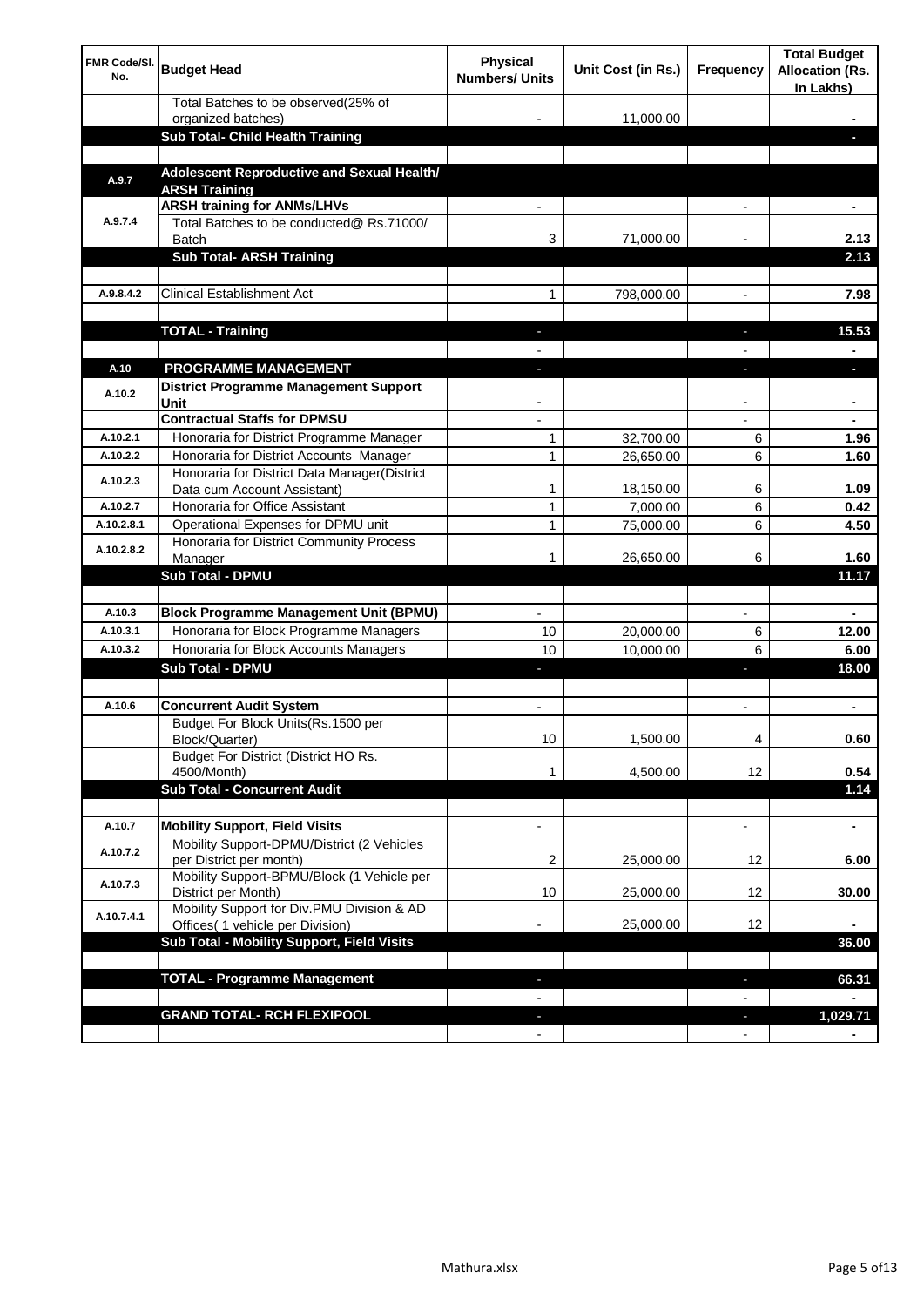| FMR Code/SI.<br>No.     | <b>Budget Head</b>                                                                                                            | <b>Physical</b><br><b>Numbers/ Units</b> | Unit Cost (in Rs.) | Frequency      | <b>Total Budget</b><br><b>Allocation (Rs.</b><br>In Lakhs) |
|-------------------------|-------------------------------------------------------------------------------------------------------------------------------|------------------------------------------|--------------------|----------------|------------------------------------------------------------|
| В                       | <b>MISSION FLEXIPOOL</b>                                                                                                      |                                          |                    | J              |                                                            |
| <b>B1</b>               | <b>ASHA</b>                                                                                                                   |                                          |                    |                |                                                            |
| B <sub>1.1</sub> .1.4.2 | ASHA State Trainers - TOT (Module VI&VII)-                                                                                    |                                          |                    |                |                                                            |
| B1.1.3.3                | National Level-Cost of TA/DA<br><b>Incentive for FP</b>                                                                       |                                          | 15,000.00          |                |                                                            |
|                         | Incentive for ASHA @ Rs. 1000 if a couple                                                                                     |                                          |                    |                |                                                            |
| B1.1.3.3.1              | adopts permanent methods after 02<br>children(Assumed that 15.56 % clients<br>adopts permanent methods after 02<br>children). | 1,271                                    | 1,000.00           |                | 12.71                                                      |
| B1.1.3.5                | <b>Other incentive</b>                                                                                                        |                                          |                    | $\overline{a}$ |                                                            |
|                         |                                                                                                                               |                                          |                    |                |                                                            |
| B1.1.3.5.1              | On taking Complicated On pregnancy cases<br>or New born cases to the health facility<br>@Rs.150/- case (up to 3 cases/year)   | 1,788                                    | 150.00             | 3              | 8.05                                                       |
| B1.1.3.5.3              | Birth & Death Registration (For 30 birth & 9<br>deaths/ASHA) -Amount Approved 90% Only                                        | 1,788                                    | 180.00             |                | 2.90                                                       |
|                         | TA/DA for attending Monthly Meetings                                                                                          |                                          |                    |                |                                                            |
| B1.1.3.5.5              | @Rs.100/Meeting - Amount Approved 90%                                                                                         |                                          |                    |                |                                                            |
|                         | Only                                                                                                                          | 1,788                                    | 100.00             | 12             | 19.31                                                      |
| B1.1.3.5.6              | Maternal Death Audit Information<br>(@Rs.200/Case)-Amount Approved 50%                                                        |                                          |                    |                |                                                            |
|                         | Only                                                                                                                          | 162                                      | 200.00             |                | 0.16                                                       |
|                         | Incentives to ASHA Sangini(@Rs.150 for                                                                                        |                                          |                    |                |                                                            |
| B1.1.3.5.12             | one field visit and 20 visits per month)                                                                                      |                                          | 3,000.00           | 10             | $\blacksquare$                                             |
| B1.1.3.6                | <b>Other Activities</b>                                                                                                       | $\overline{\phantom{a}}$                 |                    |                | $\blacksquare$                                             |
| B1.1.3.6.1              | ASHA Divas/Annual ASHA Samellan-                                                                                              |                                          |                    |                |                                                            |
|                         | (Amount Approved 70% Only)                                                                                                    | 1,788                                    | 250.00             |                | 3.13                                                       |
| B1.1.3.6.3              | <b>ASHA Payment Voucher</b>                                                                                                   | 1,788                                    | 25.00              |                | 0.45                                                       |
|                         | <b>ASHA Master Payment Register</b><br><b>ASHA Sangini Format</b>                                                             | 10<br>77                                 | 150.00             |                | 0.02                                                       |
| B1.1.4                  | Awards to ASHA's/Link workers                                                                                                 | 10                                       | 50.00<br>5,000.00  |                | 0.04<br>0.50                                               |
|                         | <b>ASHA Resource Centre/ASHA Mentoring</b>                                                                                    |                                          |                    |                |                                                            |
| B1.1.5                  | Group                                                                                                                         | -                                        |                    | $\overline{a}$ | $\blacksquare$                                             |
| B1.1.5.4                | Mobility Costs ASHA Mentoring Group for<br>district*4 meetings@Rs.2500/meeting                                                | 4                                        | 2,500.00           |                | 0.10                                                       |
|                         | Sub Total - ASHA                                                                                                              |                                          |                    |                | 47.35                                                      |
|                         |                                                                                                                               |                                          |                    |                |                                                            |
| <b>B2</b>               | <b>Untied Funds</b>                                                                                                           |                                          |                    |                |                                                            |
| <b>B2.1</b>             | No. of CHCs/SDH and Amount Approved 71%<br>Only                                                                               | 11                                       | 50,000.00          | 1              | 3.91                                                       |
| <b>B2.2</b>             | No. of PHCs and Amount Approved 93% Only                                                                                      | 27                                       | 25,000.00          | 1              | 6.28                                                       |
| <b>B2.3</b>             | No. of Sub Centres and Amount Approved                                                                                        |                                          |                    |                |                                                            |
|                         | 46% Only                                                                                                                      | 205                                      | 10,000.00          | 1              | 9.43                                                       |
| B <sub>2.4</sub>        | No. of VHNSCs and Amount Approved 36%<br>Only                                                                                 | 478                                      | 10,000.00          | 1              | 17.21                                                      |
|                         | <b>Sub Total - Untied Funds</b>                                                                                               |                                          |                    |                | 36.82                                                      |
|                         |                                                                                                                               |                                          |                    |                |                                                            |
| <b>B.3</b>              | <b>Annual Maintenance Grants</b>                                                                                              | a,                                       |                    |                | $\overline{\phantom{a}}$                                   |
| <b>B3.1</b>             | No. of CHCs and Amount Approved 70% Only                                                                                      | 11                                       | 100,000.00         | 1              | 7.70                                                       |
| <b>B3.2</b>             | No. of PHCs and Amount Approved 69% Only                                                                                      | 24                                       | 50,000.00          | 1              | 8.28                                                       |
| <b>B3.3</b>             | No. of Sub Centres and Amount Approved<br>49% Only                                                                            | 153                                      | 10,000.00          | 1              | 7.50                                                       |
|                         | Sub Total - AMG                                                                                                               | J,                                       |                    |                | 23.48                                                      |
|                         |                                                                                                                               |                                          |                    |                |                                                            |
| <b>B.6</b>              | <b>Corpus Grants to HMS/RKS</b>                                                                                               | $\blacksquare$                           |                    | T              | ٠                                                          |
| B6.1                    | District Hospitals (DH+DWH)                                                                                                   | 3                                        |                    |                |                                                            |
|                         | Amount Approved for District Hospitals                                                                                        |                                          |                    |                | 9.13                                                       |
| B6.2                    | No. of CHCs and Amount Approved 90% Only                                                                                      | 11                                       | 100,000.00         | $\mathbf 1$    | 9.90                                                       |
| B6.3                    | No. of PHCs and Amount Approved 90% Only<br><b>Sub Total - HMS/RKS</b>                                                        | 27                                       | 50,000.00          | 1              | 12.15                                                      |
|                         |                                                                                                                               |                                          |                    |                | 31.18                                                      |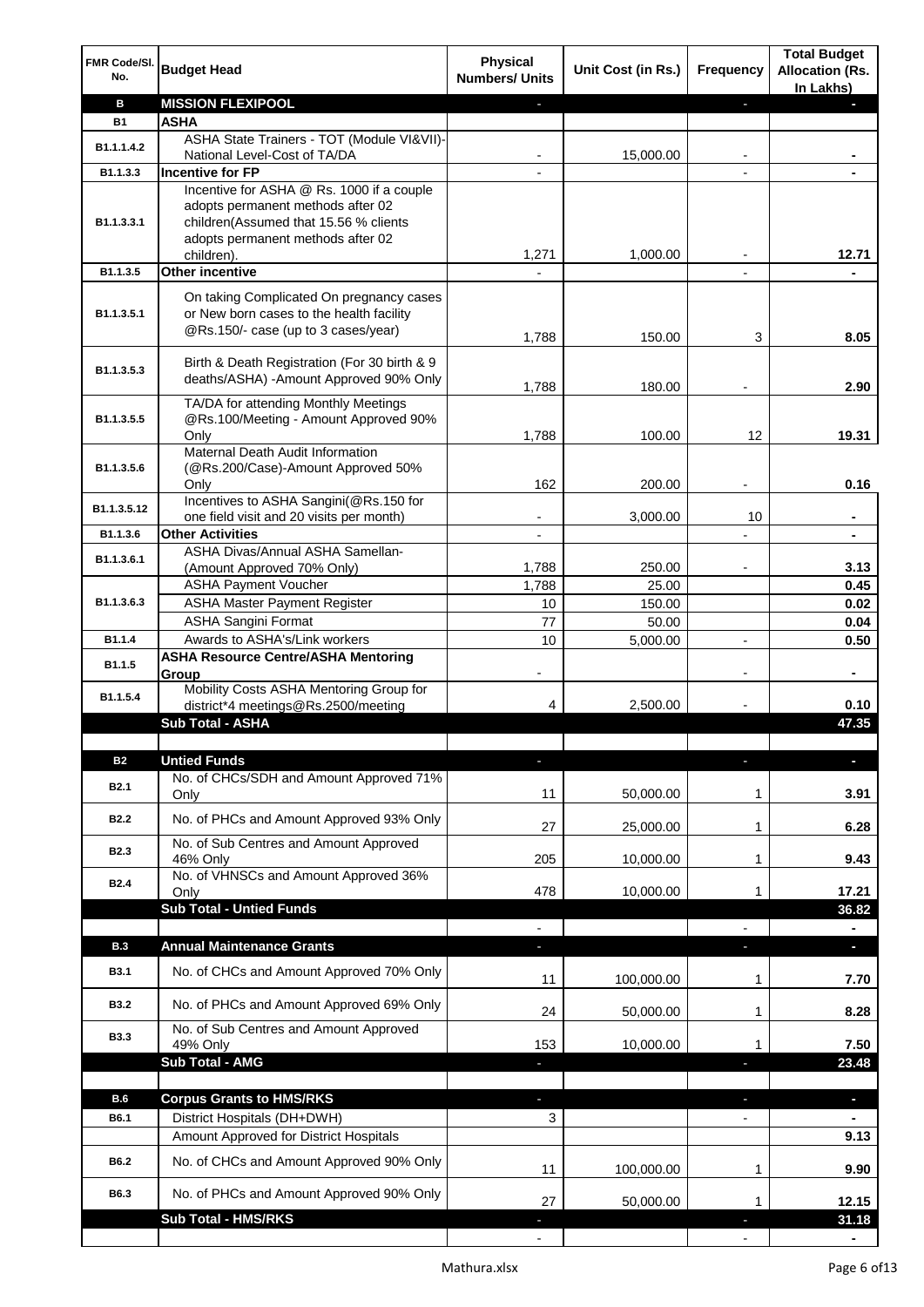| FMR Code/SI.<br>No.  | <b>Budget Head</b>                                                                      | <b>Physical</b><br><b>Numbers/ Units</b> | Unit Cost (in Rs.) | <b>Frequency</b>         | <b>Total Budget</b><br><b>Allocation (Rs.</b> |
|----------------------|-----------------------------------------------------------------------------------------|------------------------------------------|--------------------|--------------------------|-----------------------------------------------|
| <b>B9</b>            | <b>Mainstreaming of AYUSH</b>                                                           | $\blacksquare$                           |                    | ٠                        | In Lakhs)<br>н                                |
| <b>B.9.1</b>         | <b>Medical Officers (Only AYUSH)</b>                                                    | $\overline{\phantom{a}}$                 |                    | $\overline{\phantom{a}}$ |                                               |
| B.9.1.1              | <b>Contractual Medical Officers</b>                                                     | 24                                       | 24,000.00          | 6                        | 34.56                                         |
| <b>B.9.2</b>         | <b>AYUSH Pharmacists</b>                                                                | $\overline{7}$                           | 9,000.00           | 6                        | 3.78                                          |
|                      | <b>Sub Total (AYUSH)</b>                                                                | ٠                                        |                    | J,                       | 38.34                                         |
|                      |                                                                                         |                                          |                    |                          |                                               |
| <b>B10</b>           | <b>IEC-BCC Activities</b>                                                               | $\blacksquare$                           |                    | J,                       | O.                                            |
| <b>B.10.2</b>        | Implementation of BCC/IEC Activities at<br>district level                               |                                          |                    |                          | 5.00                                          |
| B.10.5.2             | Printing of WIFS Cards, Referral Slips, etc                                             |                                          |                    |                          |                                               |
|                      | WIFS Cards for School Children(No. of Cards)                                            |                                          |                    |                          |                                               |
|                      |                                                                                         |                                          | 4.00               |                          |                                               |
|                      | Sub Total (IEC/BCC)                                                                     | $\blacksquare$                           |                    | ÷.                       | 5.00                                          |
|                      |                                                                                         |                                          |                    |                          |                                               |
| <b>B15</b>           | <b>Planning, Implementation and Monitoring</b>                                          |                                          |                    |                          |                                               |
| B <sub>15.2</sub>    | <b>Quality Assurance</b>                                                                |                                          |                    |                          |                                               |
| B15.2.2              | <b>Quality Assurance Committees</b>                                                     |                                          |                    |                          |                                               |
|                      | <b>Division Level</b>                                                                   |                                          |                    |                          |                                               |
|                      | One time establishment @ Rs. 1.00 Lakh/                                                 |                                          |                    |                          |                                               |
|                      | Division (Amount Approved 50% Only)                                                     |                                          | 100,000.00         | 1                        |                                               |
|                      | Operational Expenses @Rs. 5000/month/                                                   |                                          |                    |                          |                                               |
|                      | division (Amount Approved 50% Only)<br><b>District Level</b>                            |                                          | 5,000.00           | 12                       |                                               |
|                      |                                                                                         |                                          |                    |                          |                                               |
|                      | One time establishment @ Rs. 1.00 Lakh/<br>District (Amount Approved 50% Only)          |                                          |                    |                          |                                               |
|                      |                                                                                         | 1                                        | 100,000.00         | 1                        | 0.50                                          |
|                      | Operational Expenses @Rs. 5000/ Month/                                                  |                                          |                    |                          |                                               |
|                      | District (Amount Approved 50% Only)                                                     | 1                                        | 5,000.00           | 12                       | 0.30                                          |
| B15.2.4              | <b>Review meetings</b>                                                                  |                                          |                    |                          | ۰                                             |
| B15.2.4.2            | <b>Division Level</b>                                                                   |                                          |                    |                          |                                               |
|                      | Review meetings @ Rs 10000/- per meeting<br>for 4 meeting per division (Amount Approved |                                          |                    |                          |                                               |
|                      | 50% Only)                                                                               |                                          | 10,000.00          | 4                        |                                               |
|                      | <b>District Level</b>                                                                   |                                          |                    |                          |                                               |
|                      | Review meetings @ Rs 10000/- per meeting                                                |                                          |                    |                          |                                               |
|                      | for 4 meeting per District (Amount Approved                                             | 1                                        | 10,000.00          | 4                        | 0.20                                          |
| B15.2.5              | 50% Only)<br><b>Other Block Level Activities</b>                                        |                                          |                    |                          |                                               |
|                      | Block QA visioning meeting (Orienting                                                   |                                          |                    |                          |                                               |
| B15.2.5.1            | <b>Block Officials on Facility Solutions Levels-</b>                                    |                                          |                    |                          |                                               |
|                      | Amount Approved 50% Only)                                                               | 1                                        | 35,000.00          | 1                        | 0.18                                          |
| B15.2.5.2            | Quality Management System (QMS) training                                                |                                          |                    |                          |                                               |
|                      | workshop - (Amount Approved 50% Only)                                                   | 1                                        | 100,000.00         | 1                        | 0.50                                          |
|                      | <b>Sub Total - Quality Assurance</b>                                                    | L                                        |                    | J.                       | 1.68                                          |
|                      |                                                                                         |                                          |                    |                          | $\blacksquare$                                |
| B15.3<br>B15.3.1.6.3 | <b>Monitoring and Evaluation</b><br>Honoraria of Data Entry Operators for MCTS          | 10                                       |                    |                          | $\blacksquare$                                |
|                      |                                                                                         |                                          | 11,000.00          | 6                        | 6.60                                          |
| B15.3.2              | <b>Computerization HMIS and E-governance</b>                                            |                                          |                    |                          |                                               |
|                      | HMIS Operational Cost (excluding HR & Trainings)-                                       |                                          |                    |                          |                                               |
|                      | Expenses for Internet @1500/month/                                                      | 12                                       |                    | 12                       |                                               |
|                      | computer for 951 Nos<br>Expenses for Internet Rs.750/pm/block                           |                                          | 1,500.00           |                          | 2.16                                          |
|                      | computer(new) for 820 Nos.                                                              | 10                                       | 750.00             | 12                       | 0.90                                          |
| B15.3.2.1.a          | Expenses for Internet Data Card                                                         |                                          |                    |                          |                                               |
|                      | @Rs.750/pm/Computer (new) for 75 Nos.                                                   | 1                                        | 750.00             | 12                       | 0.09                                          |
|                      |                                                                                         |                                          |                    |                          |                                               |
|                      | Expenses for Internet Data Card<br>@Rs.750/pm/Computer (new) for 18 Nos.                |                                          |                    |                          |                                               |
|                      |                                                                                         |                                          | 750.00             | 12                       | ۰                                             |
| B15.3.2.1.d          | Other Office and admin expenses<br>Maintenance of Computers/AMC/etc -HMIS               | $\overline{a}$                           |                    |                          |                                               |
| B15.3.2.1.d.2        | (Block -PHC/CHC, CH, CMF (M/F) Old                                                      |                                          |                    |                          |                                               |
|                      | @Rs. 4000/unit for 951 no.                                                              | 12                                       | 4,000.00           | 1                        | 0.48                                          |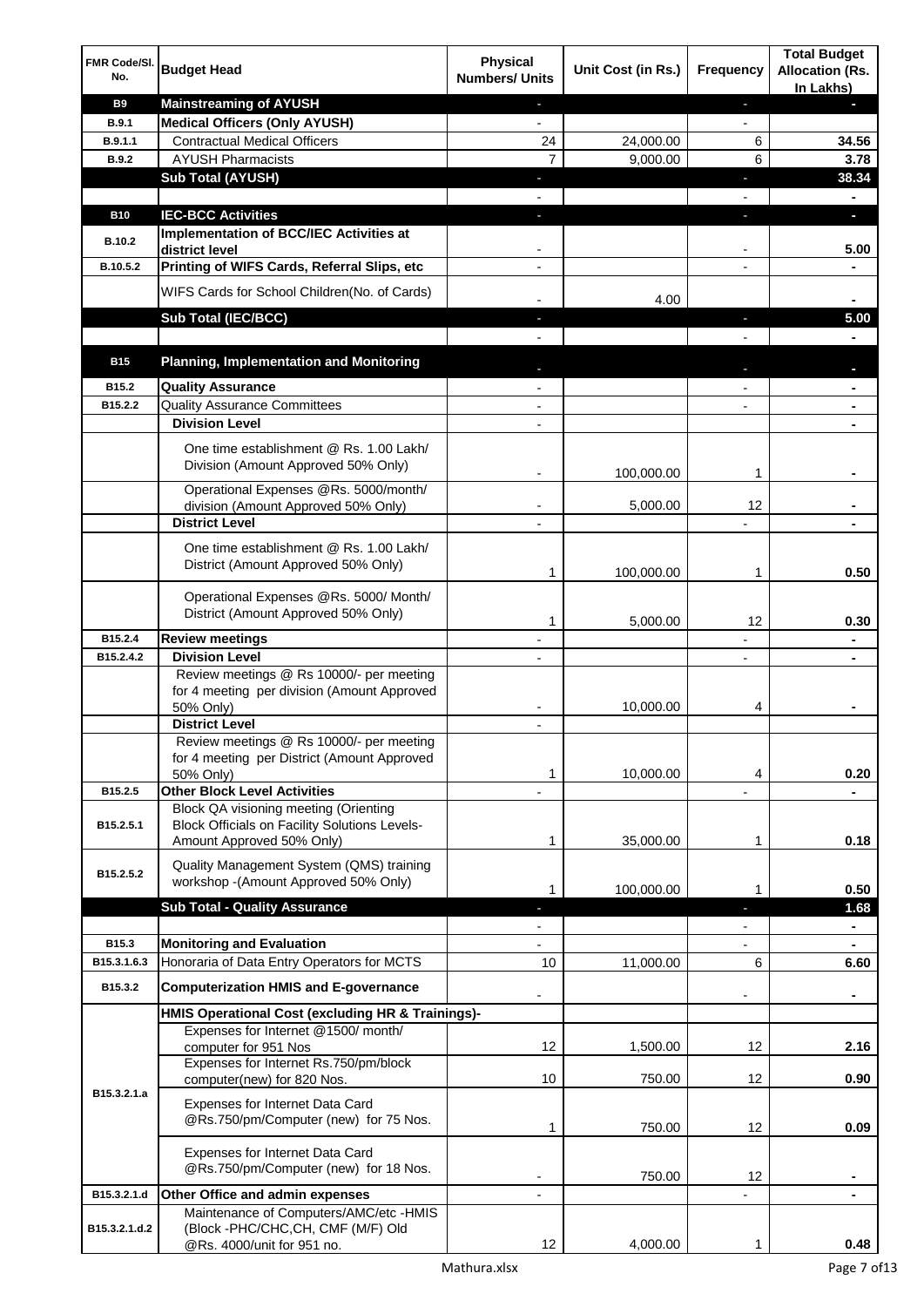| FMR Code/SI.<br>No.    | <b>Budget Head</b>                                                                               | <b>Physical</b><br><b>Numbers/ Units</b> | Unit Cost (in Rs.) | Frequency                | <b>Total Budget</b><br><b>Allocation (Rs.</b><br>In Lakhs) |
|------------------------|--------------------------------------------------------------------------------------------------|------------------------------------------|--------------------|--------------------------|------------------------------------------------------------|
| B15.3.2.1.d.3          | Purchase of computer consumables/Admin<br>Expenses @ Rs.1000.00 for 951 no.-Six<br><b>Months</b> | 12                                       | 1,000.00           | 6                        | 0.72                                                       |
| B15.3.2.2.a            | MCTS Operational Cost (excluding HR &<br>Trainings)                                              |                                          |                    |                          |                                                            |
|                        | Procurement of                                                                                   |                                          |                    |                          |                                                            |
| B15.3.2.2.b            | computers/Printers/Cartridges, etc. -<br>@50,000.00/Computer Systems for 820 No.                 |                                          |                    |                          |                                                            |
|                        | Other Office and admin expenses                                                                  | 10                                       | 50,000.00          | 1                        | 5.00                                                       |
| B15.3.2.2.d<br>B15.3.3 | @12,000.00 per year -820 No.(New)                                                                | 10                                       | 12,000.00          | 1                        | 1.20                                                       |
| B15.3.3.5              | Other M & E Activities<br>Review Meetings for MCTS @ Rs                                          |                                          |                    | $\overline{a}$           | $\blacksquare$                                             |
|                        | 4,000/meeting for 12 meetings<br><b>Sub Total - Monitoring and Evaluation</b>                    | 1.                                       | 4,000.00           | 12                       | 0.48<br>17.63                                              |
|                        |                                                                                                  |                                          |                    |                          | ٠                                                          |
| <b>B.16</b>            | <b>PROCUREMENT</b>                                                                               |                                          |                    |                          | ٠                                                          |
| B <sub>16.1.1</sub>    | <b>Procurement of Equipments: MH</b>                                                             |                                          |                    |                          |                                                            |
| B <sub>16.1.1.2</sub>  | MVA/EVA Kits for Safe Abortion services                                                          | 20                                       | 2,500.00           | $\overline{a}$           | 0.50                                                       |
| B16.1.6                | <b>Equipments for ARSH/ School Health</b>                                                        |                                          |                    |                          |                                                            |
| B16.1.6.1              | Equipments for ARSH Clinics (New)<br><b>Sub Total (Procurement of Equipments)</b>                |                                          | 15,000.00          | $\mathbf{1}$             | 0.50                                                       |
|                        |                                                                                                  |                                          |                    |                          |                                                            |
| B.16.2.1               | Drugs & supplies for MH                                                                          | $\overline{\phantom{a}}$                 |                    | $\overline{a}$           | ۰                                                          |
| B.16.2.1.2             | Drugs for Safe Abortion (No. of MMA<br>estimated in year 2013-14)                                | 166                                      | 200.00             |                          | 0.33                                                       |
| B.16.2.4               | <b>Supplies for IMEP</b>                                                                         |                                          |                    |                          |                                                            |
| B.16.2.4.1             | Bio-Medical Waste Management-District<br>level                                                   |                                          |                    | $\overline{a}$           | 9.87                                                       |
| B.16.2.4.2             | Bio-Medical Waste Management-CHC level                                                           |                                          |                    |                          | 18.88                                                      |
| B.16.2.4.3             | Cleaning/Washing, House keeping and<br>Laundry Management - District Level                       |                                          |                    |                          | 29.85                                                      |
| B.16.2.4.4             | Cleaning/Washing, House keeping and<br>Laundry Management - CHC/PHC Level                        |                                          |                    |                          | 17.14                                                      |
|                        | <b>ASHA Drug Kits</b>                                                                            |                                          |                    |                          |                                                            |
| B.16.2.5.2             | Drug Kit replenishment for ASHAs @ Rs.<br>300/ASHA                                               | 1,514                                    | 300.00             |                          | 4.54                                                       |
| B.16.2.6               | Drugs & supplies for WIFS                                                                        |                                          |                    |                          |                                                            |
|                        | For Govt. & Govt. aided Schools (Classes VI<br>to XII)                                           |                                          |                    |                          |                                                            |
|                        | <b>Total Beneficiaries</b>                                                                       | 52,185                                   |                    |                          |                                                            |
| B.16.2.6.1             | IFA Tables Required at District (<br>Beneficiary* 52 Tabs)                                       | 2,713,620                                | 0.12               | $\overline{a}$           | 3.26                                                       |
| B.16.2.6.2             | Albendazole Tablets Required at District<br>(Beneficiary *2 Tabs)                                | 104,370                                  | 1.00               | ٠                        | 1.04                                                       |
| B.16.2.7               | Drugs & Supplies under SHP                                                                       | $\overline{\phantom{a}}$                 |                    | $\overline{\phantom{0}}$ | $\blacksquare$                                             |
|                        | <b>For Aganwadi Centres</b>                                                                      |                                          |                    |                          | ٠                                                          |
|                        | Expected No. of Children at AWCs<br>No. of IFA Bottles (One bottle of 100                        | 59,075                                   |                    |                          | ٠                                                          |
|                        | ml./child)                                                                                       | 59,075                                   | 10.00              |                          | 5.91                                                       |
|                        | Albendazole Tablets (2 tablets per Child)                                                        | 118,150                                  | 1.00               |                          | 1.18                                                       |
|                        | For Primary Schools(For Govt. & Govt.<br>aided Schools Classes I to V)                           |                                          |                    |                          |                                                            |
|                        | Expected No. of Children in Schools                                                              | 94,185                                   |                    |                          |                                                            |
|                        | No. of Tablets Required at District (52                                                          |                                          |                    |                          |                                                            |
|                        | Tabs./ Beneficiary)<br>No. of Tablets Required at District (2 Tabs./                             | 4,897,620                                | 0.12               |                          | 5.88                                                       |
|                        | Beneficiary)                                                                                     | 188,370                                  | 1.00               |                          | 1.88                                                       |
|                        | <b>Medicines for Teams</b><br>No. of Blocks                                                      | 10                                       |                    |                          |                                                            |
|                        | First Time Medicines For Teams (2 Teams                                                          |                                          |                    |                          |                                                            |
|                        | in Each Block)                                                                                   | 20                                       | 18,000.00          |                          | 3.60                                                       |
|                        | Sub Total (Procurement of Drugs & Supplies)                                                      |                                          |                    |                          | 103.36                                                     |
|                        |                                                                                                  |                                          |                    |                          |                                                            |
| <b>B.17</b>            | <b>Drugs Warehouses/Logistics Management</b>                                                     |                                          |                    |                          |                                                            |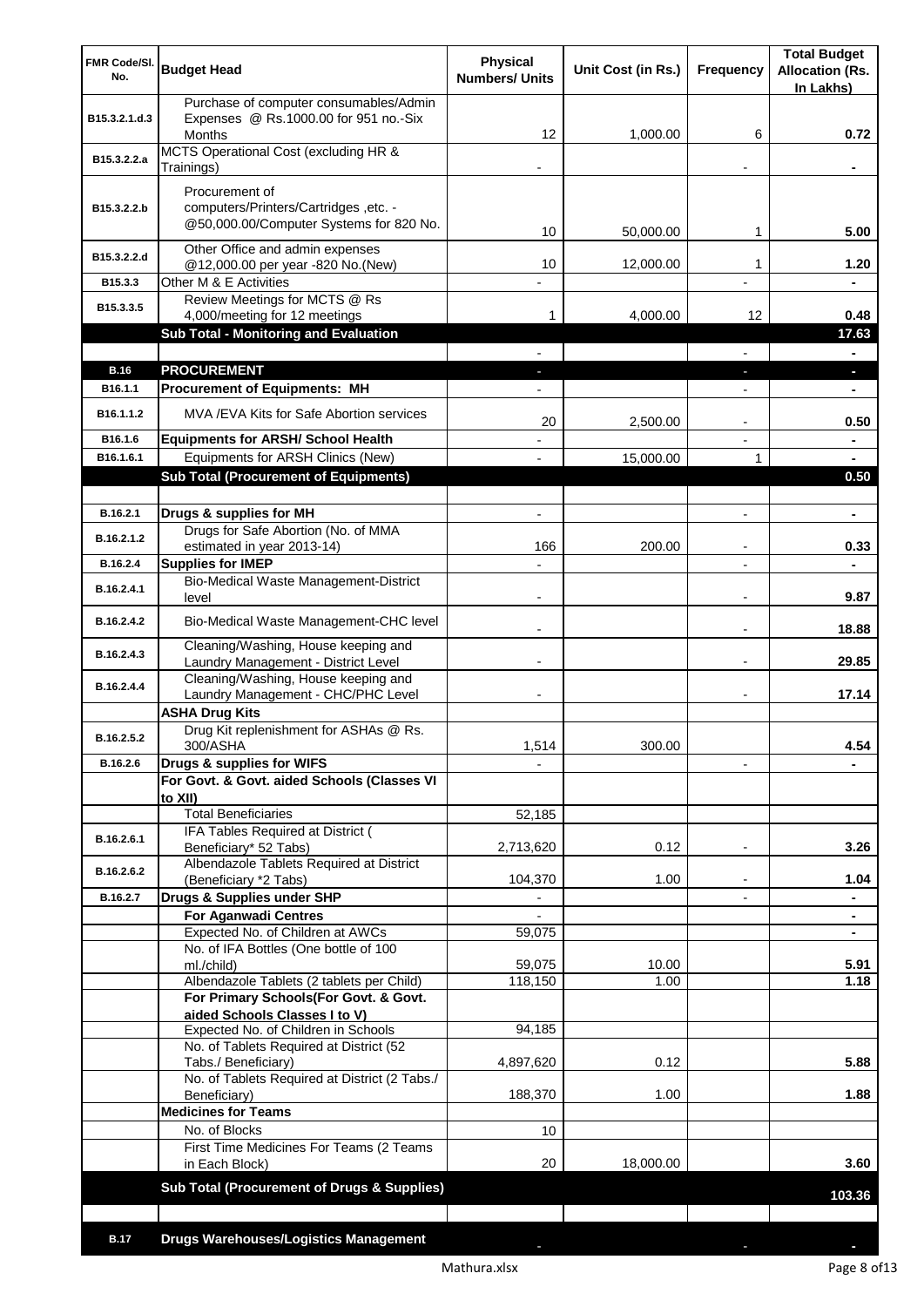| FMR Code/SI.<br>No. | <b>Budget Head</b>                                                                                                                                                                                                    | Physical<br><b>Numbers/ Units</b> | Unit Cost (in Rs.) | Frequency                | <b>Total Budget</b><br><b>Allocation (Rs.</b><br>In Lakhs) |
|---------------------|-----------------------------------------------------------------------------------------------------------------------------------------------------------------------------------------------------------------------|-----------------------------------|--------------------|--------------------------|------------------------------------------------------------|
|                     | Honoraria of Staff at Regional Drug                                                                                                                                                                                   |                                   |                    |                          |                                                            |
|                     | Warehouse<br>Accountant                                                                                                                                                                                               |                                   | 10,000.00          | 6                        |                                                            |
|                     | Computer Operator Cum Store Keeper                                                                                                                                                                                    |                                   | 10,000.00          | 6                        |                                                            |
|                     | Fork-Lift Operator cum Mechanic                                                                                                                                                                                       |                                   | 6,500.00           | 6                        |                                                            |
| <b>B.17.1</b>       | Fourth class / Loader                                                                                                                                                                                                 | $\overline{\phantom{0}}$          | 6,500.00           | 6                        |                                                            |
|                     | Generator Operator cum Electrician                                                                                                                                                                                    |                                   | 5,000.00           | 6                        |                                                            |
|                     | Sweeper                                                                                                                                                                                                               |                                   | 3,500.00           | 6                        |                                                            |
|                     | <b>Armed Guards</b>                                                                                                                                                                                                   | ٠                                 | 6,335.00           | 6                        |                                                            |
|                     | <b>General Guards</b>                                                                                                                                                                                                 | ٠                                 | 5,157.00           | 6                        | $\blacksquare$                                             |
|                     | Gardener                                                                                                                                                                                                              | $\overline{\phantom{0}}$          | 3,000.00           | 6                        | $\blacksquare$                                             |
|                     | Honoraria of Staff at District Drug<br>Warehouse                                                                                                                                                                      |                                   |                    |                          |                                                            |
|                     | Computer Operator Cum Store Keeper                                                                                                                                                                                    | 1                                 | 10,000.00          | 6                        | 0.60                                                       |
| <b>B.17.3</b>       | Generator Operator Cum Mechanic/Electricia                                                                                                                                                                            | 1                                 | 5,000.00           | 6                        | 0.30                                                       |
|                     | Loader                                                                                                                                                                                                                | 1                                 | 5,000.00           | 6                        | 0.30                                                       |
|                     | Choukidar                                                                                                                                                                                                             | 1                                 | 5,000.00           | 6                        | 0.30                                                       |
|                     | Part-time Sweeper                                                                                                                                                                                                     | $\mathbf{1}$                      | 2,500.00           | 6                        | 0.15                                                       |
| B.17.4.1            | <b>Operational Cost for Regional Drug ware</b><br>House                                                                                                                                                               |                                   |                    |                          |                                                            |
|                     | <b>Electricity Charges</b>                                                                                                                                                                                            |                                   |                    |                          |                                                            |
|                     | <b>Telephone Charges</b>                                                                                                                                                                                              |                                   |                    |                          |                                                            |
|                     | POL & Maintenance of DG Sets                                                                                                                                                                                          |                                   |                    |                          |                                                            |
|                     | Stationary                                                                                                                                                                                                            |                                   |                    |                          | $\blacksquare$                                             |
|                     | Contingency                                                                                                                                                                                                           |                                   |                    |                          |                                                            |
|                     | <b>Sub Total-Drug Ware Houses</b>                                                                                                                                                                                     |                                   |                    |                          | 1.65                                                       |
|                     |                                                                                                                                                                                                                       |                                   |                    |                          |                                                            |
|                     | <b>GRAND TOTAL- MISSION FLEXIPOOL</b>                                                                                                                                                                                 |                                   |                    |                          | 306.99                                                     |
|                     |                                                                                                                                                                                                                       |                                   |                    |                          |                                                            |
| $\mathbf{c}$        | <b>IMMUNISATION</b>                                                                                                                                                                                                   |                                   |                    |                          |                                                            |
| C.1                 | RI strengthening project (Review meeting,<br>Mobility support, Outreach services etc)                                                                                                                                 |                                   |                    |                          |                                                            |
| C.1.a               | Mobility Support for supervision for district<br>level officers @Rs 250000/- Year                                                                                                                                     | 1                                 | 250,000.00         |                          | 2.50                                                       |
| C.1.b               | Mobility support for supervision at State<br>level                                                                                                                                                                    |                                   |                    |                          |                                                            |
|                     | Printing and dissemination of Immunization                                                                                                                                                                            |                                   |                    |                          |                                                            |
| C.1.c               | cards, tally sheets, monitoring forms etc.@<br>Rs 10 /- Beneficiary                                                                                                                                                   |                                   |                    |                          |                                                            |
| C.1.d               | Support for Quarterly State level review                                                                                                                                                                              | 81,339                            | 10.00              |                          | 8.13                                                       |
|                     | meetings of district officer<br>Quarterly review meetings exclusive for RI                                                                                                                                            |                                   |                    |                          |                                                            |
| C.1.e               | at district level with Block Mos, CDPO, and<br>other stake holders (@ Rs 100/- per                                                                                                                                    |                                   |                    |                          |                                                            |
|                     | participant(5 participant / block)                                                                                                                                                                                    | 200                               | 100.00             |                          | 0.20                                                       |
| C.1.f               | Quarterly review meetings exclusive for RI<br>at block level @Rs 50/- per person as<br>honorarium/Asha(For travel) & Rs 25 per<br>person at the disposal of MOIC for meeting<br>expenses (Refreshment, stationery and |                                   |                    |                          |                                                            |
|                     | mis.)                                                                                                                                                                                                                 | 7,152                             | 75.00              |                          | 5.36                                                       |
| C.1.g               | Focus on slum & underserved areas in<br>urban areas/alternative vaccinator for slums<br>(Hiring of ANM @ 450/-per session for four                                                                                    |                                   |                    |                          |                                                            |
|                     | sessions/month/slum of 10000 population<br>and Rs.300/ month as contingency per slum<br>i.e.Rs.2100/-month/slum of 10000                                                                                              |                                   |                    |                          |                                                            |
|                     | population)                                                                                                                                                                                                           | 276                               | 2,100.00           | $\overline{\phantom{a}}$ | 5.80                                                       |
| C.1.h               | Mobilization of children through ASHA or<br>other mobilizers(@Rs 150/-per session)                                                                                                                                    | 24,713                            | 150.00             |                          | 37.07                                                      |
| C.1.i               | Alternative vaccine delivery in hard to reach<br>areas(@Rs 150/-per session)                                                                                                                                          | 2,332                             | 150.00             | $\overline{\phantom{a}}$ | 3.50                                                       |
| C.1.j               | Alternative Vaccine Delivery in other<br>areas(@Rs. 75/- per session)                                                                                                                                                 | 22,381                            | 75.00              |                          | 16.79                                                      |
| C.1.k               | To develop micro plan at sub-centre level(@<br>Rs 100/- per sub centre)                                                                                                                                               | 205                               | 100.00             |                          | 0.21                                                       |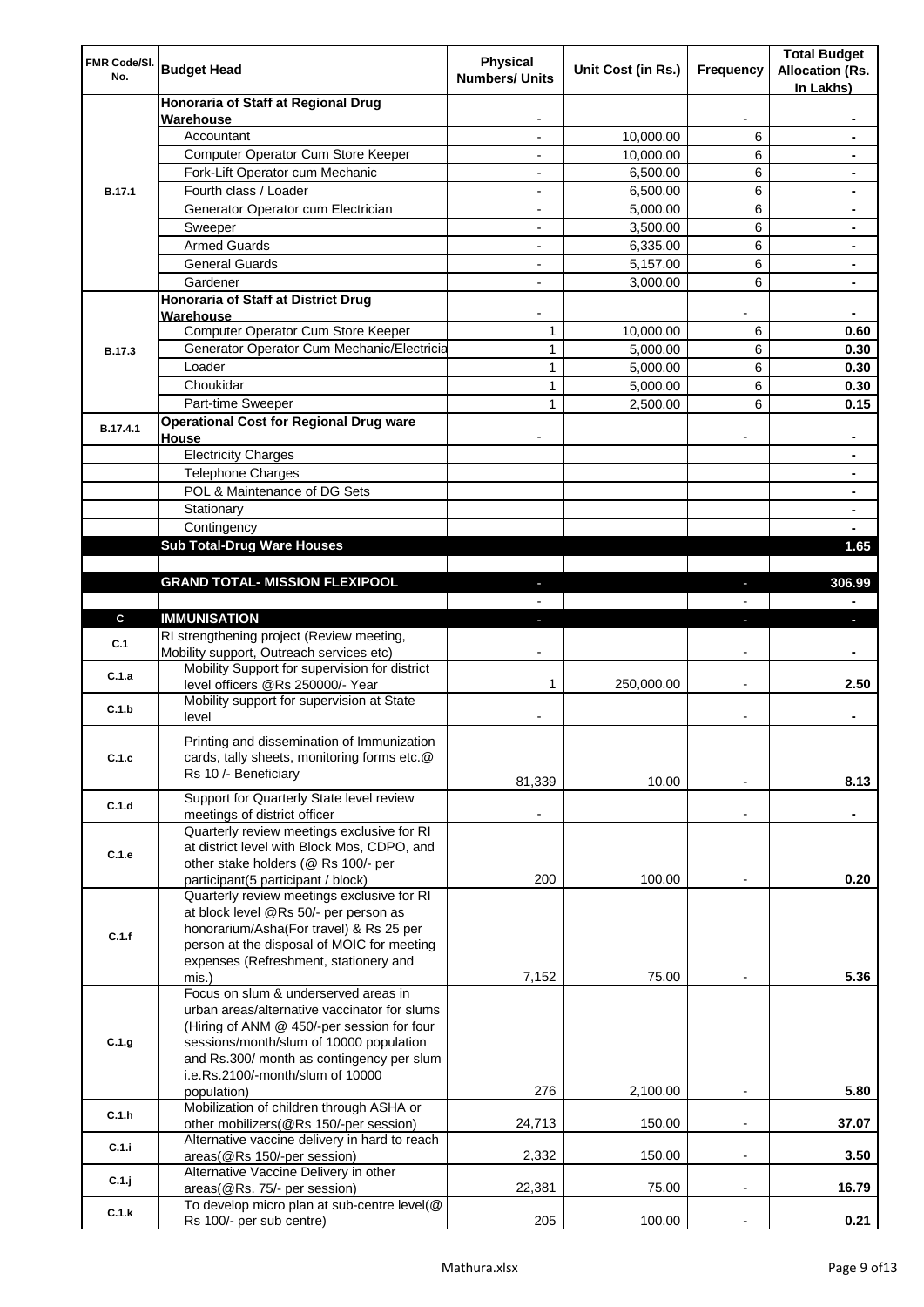| FMR Code/SI.<br>No.                                                                                 | <b>Budget Head</b>                                                            | Physical              | Unit Cost (in Rs.) | Frequency      | <b>Total Budget</b><br><b>Allocation (Rs.</b> |
|-----------------------------------------------------------------------------------------------------|-------------------------------------------------------------------------------|-----------------------|--------------------|----------------|-----------------------------------------------|
|                                                                                                     |                                                                               | <b>Numbers/ Units</b> |                    |                | In Lakhs)                                     |
|                                                                                                     | For consolidation of micro plans at block                                     |                       |                    |                |                                               |
|                                                                                                     | level (@ Rs 1000/-per block per PHC and                                       |                       |                    |                |                                               |
|                                                                                                     | Rs 2000/- per district)<br>POL for vaccine delivery from State to             | 12                    | 1,000.00           |                | 0.12                                          |
| C.1.m                                                                                               | district and from district to PHC/CHCs(@ Rs                                   |                       |                    |                |                                               |
|                                                                                                     | 150000/- per district per year)                                               | 1                     | 150,000.00         |                | 1.50                                          |
|                                                                                                     | Consumables for computer including                                            |                       |                    |                |                                               |
| C.1.n                                                                                               | provision for internet access for RIMS (@                                     |                       |                    |                |                                               |
|                                                                                                     | Rs 400/- per month per district)                                              | 1                     | 400.00             | 12             | 0.05                                          |
| C.1.o                                                                                               | Red/Black plastic bags etc.(@ Rs 3 per bag<br>and 2 bags per session)         | 24,713                | 3.00               | 2              | 1.48                                          |
|                                                                                                     | Hub Cutter/Bleach/Hypochlorite solution/                                      |                       |                    |                |                                               |
| C.1.p                                                                                               | Twin buckets(@ Rs 1200/- per PHC/CHC                                          |                       |                    |                |                                               |
|                                                                                                     | per year)                                                                     | 10                    | 1,200.00           |                | 0.12                                          |
|                                                                                                     | Safety Pits(@ Rs 5250/- per pit)                                              | 8                     | 5,250.00           | $\blacksquare$ | 0.42                                          |
|                                                                                                     | Other Specific requirement                                                    |                       |                    |                |                                               |
|                                                                                                     | Fund for annual maintenance operation of                                      |                       |                    |                |                                               |
|                                                                                                     | WIC/WIF at division level @ Rs.40000/unit<br>of WIC/WIF                       |                       | 40,000.00          |                |                                               |
|                                                                                                     | POL for generators and operational                                            |                       |                    |                |                                               |
|                                                                                                     | expenses at divisional vaccine storage point                                  |                       |                    |                |                                               |
|                                                                                                     | @ Rs 2.00 Lakhs/ year/division vaccine                                        |                       |                    |                |                                               |
|                                                                                                     | store points                                                                  |                       | 200,000.00         |                |                                               |
|                                                                                                     | Electricity bill for WIC/WIF AT state and                                     |                       |                    |                |                                               |
|                                                                                                     | divisional level @ Rs 1.50Lakhs/year<br>/division store points                |                       | 150,000.00         |                |                                               |
|                                                                                                     | <b>AEFI Kits</b>                                                              | 54                    | 200.00             |                | 0.11                                          |
| C.2                                                                                                 | <b>Salary of Contractual Staffs</b>                                           |                       |                    |                |                                               |
| C.2.2                                                                                               | Computer Assistants at District level                                         | 1                     | 10,000.00          | 6              | 0.60                                          |
| C.3                                                                                                 | <b>Training under Immunisation</b>                                            |                       |                    |                |                                               |
|                                                                                                     | District level Orientation training including                                 |                       |                    |                |                                               |
|                                                                                                     | Hep B, Measles, AEFI & JE(wherever                                            |                       |                    |                |                                               |
|                                                                                                     | required) for 2 days ANM, Multi Purpose                                       |                       |                    |                |                                               |
|                                                                                                     | Health Worker (Male), LHV, Health<br>Assistant (Male/Female), Nurse Midwives, |                       |                    |                |                                               |
|                                                                                                     | BEEs & other staff (as per RCH norms) @                                       |                       |                    |                |                                               |
|                                                                                                     | Rs 46200/batch                                                                | 12                    | 46,200.00          |                | 5.54                                          |
|                                                                                                     | Three day training including Hep B, Measles                                   |                       |                    |                |                                               |
|                                                                                                     | & JE(wherever required) of Medical Officers                                   |                       |                    |                |                                               |
|                                                                                                     | of RI using revised MO training module) @                                     |                       |                    |                |                                               |
|                                                                                                     | Rs 65600/ batch<br>Two days cold chain handlers training for                  |                       | 65,600.00          |                |                                               |
|                                                                                                     | block level cold chain handlers by State and                                  |                       |                    |                |                                               |
|                                                                                                     | district cold chain officers @ Rs                                             |                       |                    |                |                                               |
| C.1.1<br>C.1.q<br>C.1.r<br>C.3.1<br>C.3.2<br>C.3.4<br>C.3.5<br>C.3.6<br>C.4<br>C.5<br>D<br>E<br>E.1 | 26600/batch                                                                   | 1                     | 26,600.00          |                | 0.27                                          |
|                                                                                                     | One day training of block level data handlers                                 |                       |                    |                |                                               |
|                                                                                                     | by DIOs and District cold chain officer to                                    |                       |                    |                |                                               |
|                                                                                                     | train about the reporting formats of<br>immunization @ Rs 300/ person         | 16                    | 300.00             |                | 0.05                                          |
|                                                                                                     | Intensified immunization training of front                                    |                       |                    |                |                                               |
|                                                                                                     | line workers @ Rs 86660/batch                                                 | 14                    | 86,660.00          |                | 12.13                                         |
|                                                                                                     | <b>Cold Chain Maintenance</b>                                                 |                       |                    |                |                                               |
|                                                                                                     | Cold chain maintenance at PHC/CHC Level                                       |                       |                    |                |                                               |
|                                                                                                     | (@Rs. 750/PHC/CHC per year)                                                   | 16                    | 750.00             |                | 0.12                                          |
|                                                                                                     | Cold chain maintenance at District Level<br>(@Rs. 15000/year)                 | 1                     | 15,000.00          |                | 0.15                                          |
|                                                                                                     | Asha Incentives- for full immunization @                                      |                       |                    |                |                                               |
|                                                                                                     | RS.100 per child for full immunization in first                               |                       |                    |                |                                               |
|                                                                                                     | year and Rs.50 per child for ensuring                                         |                       |                    |                |                                               |
|                                                                                                     | complete immunization up to 2nd year of                                       |                       |                    |                |                                               |
|                                                                                                     | age.(94.22% of the fund)                                                      | 48,276                | 150.00             |                | 68.23                                         |
|                                                                                                     | <b>TOTOAL - ROUTINE IMMUNIZATION</b>                                          | ٠                     |                    | ٠              | 170.44                                        |
|                                                                                                     | <b>National Disease Control Programmes</b>                                    |                       |                    |                |                                               |
|                                                                                                     |                                                                               | ٠                     |                    | ÷.             | ÷.                                            |
|                                                                                                     | <b>Integrated Disease Surveillance Project</b>                                |                       |                    |                |                                               |
|                                                                                                     | (IDSP)                                                                        |                       |                    |                |                                               |
|                                                                                                     | Operational Costs (Rs. 25000/0 per Month)                                     |                       |                    |                |                                               |
|                                                                                                     | including 10 Medical Colleges                                                 |                       |                    |                | 3.00                                          |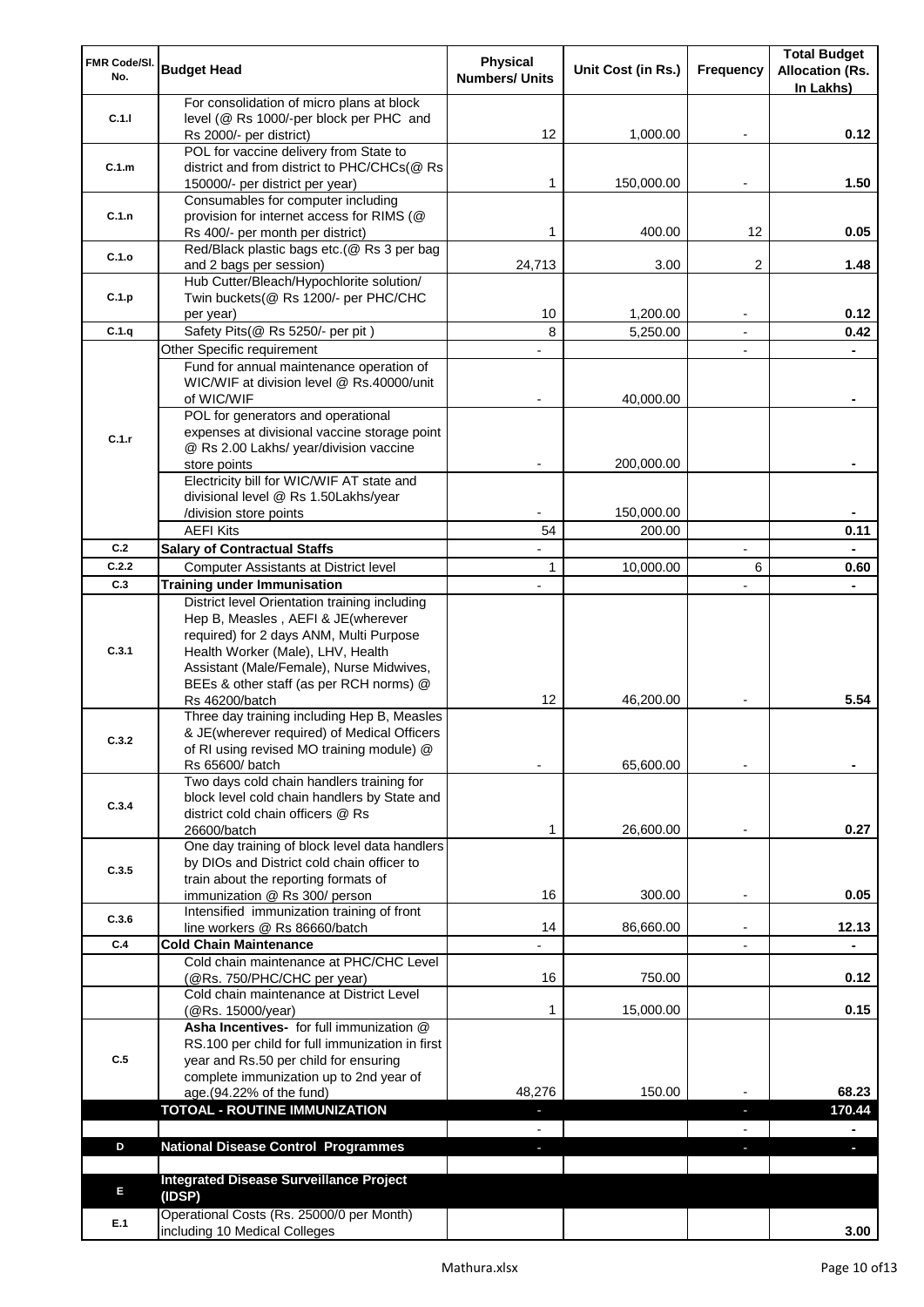| FMR Code/SI.<br>No. | <b>Budget Head</b>                                                                                                                                                                                                                                                    | <b>Physical</b><br><b>Numbers/ Units</b> | Unit Cost (in Rs.) | Frequency | <b>Total Budget</b><br><b>Allocation (Rs.</b><br>In Lakhs) |
|---------------------|-----------------------------------------------------------------------------------------------------------------------------------------------------------------------------------------------------------------------------------------------------------------------|------------------------------------------|--------------------|-----------|------------------------------------------------------------|
| E.2                 | Remuneration for Contractual Human Resource                                                                                                                                                                                                                           |                                          |                    |           |                                                            |
| E.2.1               | Epidemiologist (Rs. 27500-44000)                                                                                                                                                                                                                                      |                                          |                    |           | 3.96                                                       |
| E.2.2               | Microbiologist (Rs. 27500-44000)                                                                                                                                                                                                                                      |                                          |                    |           |                                                            |
| E.3.2               | Data Manager (Rs. 18000 per Mth)                                                                                                                                                                                                                                      |                                          |                    |           | 1.62                                                       |
| E.3.3               | Data Entry Operator (Rs. 11000/mth)                                                                                                                                                                                                                                   |                                          |                    |           | 0.99                                                       |
|                     | Training                                                                                                                                                                                                                                                              |                                          |                    |           |                                                            |
|                     | Medical Officers (3 days) @ Rs 50000 /                                                                                                                                                                                                                                |                                          |                    |           |                                                            |
| E.8                 | Batch, for one batch                                                                                                                                                                                                                                                  |                                          |                    |           | ۰                                                          |
|                     | Hospital Pharmacists/Nurses Training (1<br>day) @ Rs.38000 / Batch for 1 batch                                                                                                                                                                                        |                                          |                    |           | ۰                                                          |
|                     | One Day Training of Medical College Doctors                                                                                                                                                                                                                           |                                          |                    |           |                                                            |
| E.8                 | Costs on account of Newly Formed Districts                                                                                                                                                                                                                            |                                          |                    |           |                                                            |
|                     | <b>TOTAL-IDSP</b>                                                                                                                                                                                                                                                     |                                          |                    |           | 9.57                                                       |
|                     |                                                                                                                                                                                                                                                                       |                                          |                    |           |                                                            |
|                     | <b>National Vector Borne Disease Control</b>                                                                                                                                                                                                                          |                                          |                    |           |                                                            |
| F                   | Programme (NVBDCP)                                                                                                                                                                                                                                                    |                                          |                    |           |                                                            |
| F.1.1               | <b>Malaria</b>                                                                                                                                                                                                                                                        |                                          |                    |           |                                                            |
| F.1.1.b             | <b>ASHA Incentives</b>                                                                                                                                                                                                                                                |                                          |                    |           | 1.50                                                       |
|                     | Monitoring, Evaluation & Supervision &                                                                                                                                                                                                                                |                                          |                    |           |                                                            |
| F.1.1.d             | Epidemic preparedness including mobility                                                                                                                                                                                                                              |                                          |                    |           | 0.85                                                       |
| F.1.1.e             | IEC/BCC                                                                                                                                                                                                                                                               |                                          |                    |           | 0.42                                                       |
| F.1.1.g             | <b>Training/Capacity Building</b>                                                                                                                                                                                                                                     |                                          |                    |           | 0.25                                                       |
|                     | <b>Sub Total - Malaria</b>                                                                                                                                                                                                                                            |                                          |                    |           | 3.02                                                       |
| F.1.2               | Dengue & Chikungunya                                                                                                                                                                                                                                                  |                                          |                    |           |                                                            |
| F.1.2.a(iⅈ)         | Strengthening Surveillance for Apex Referral<br>Lab & Sentinel Surveillance Hospital                                                                                                                                                                                  |                                          |                    |           |                                                            |
| F.1.2.c             | Monitoring/Supervision and Rapid Response                                                                                                                                                                                                                             |                                          |                    |           | 0.20                                                       |
| F.1.2.d             | <b>Epidemic Preparedness</b>                                                                                                                                                                                                                                          |                                          |                    |           | 0.10                                                       |
| F.1.2.e             | Case Management                                                                                                                                                                                                                                                       |                                          |                    |           | 0.10                                                       |
| F.1.2.f             | Vector Control And Environmental                                                                                                                                                                                                                                      |                                          |                    |           |                                                            |
|                     | Management                                                                                                                                                                                                                                                            |                                          |                    |           |                                                            |
| F.1.2.g             | IEC/ BCC for Social Mobilization                                                                                                                                                                                                                                      |                                          |                    |           | 0.20                                                       |
| F.1.2.i             | Training/ Workshop                                                                                                                                                                                                                                                    |                                          |                    |           | 0.20                                                       |
|                     | Sub Total - Dengue & Chikungunya                                                                                                                                                                                                                                      |                                          |                    |           | 0.80                                                       |
| F.1.3               | <b>AES/JE</b>                                                                                                                                                                                                                                                         |                                          |                    |           |                                                            |
| F.1.3.a             | Strengthening of Sentinel sites which will<br>include Diagnostics and Case Management,<br>supply of kits by Gol                                                                                                                                                       |                                          |                    |           |                                                            |
| F.1.3.b             | IEC / BCC Activities & printing material<br>pertaining to JE / AES                                                                                                                                                                                                    |                                          |                    |           |                                                            |
|                     | Capacity Building in case management of                                                                                                                                                                                                                               |                                          |                    |           |                                                            |
| F.1.3.c             | Medical Officer and paramedical from                                                                                                                                                                                                                                  |                                          |                    |           |                                                            |
| F.1.3.d             | PHC/CHC at district level.                                                                                                                                                                                                                                            |                                          |                    |           |                                                            |
|                     | Monitoring and supervision<br>Procurement of Insecticides (Technical                                                                                                                                                                                                  |                                          |                    |           | ٠                                                          |
| F.1.3.e             | Malathion)                                                                                                                                                                                                                                                            |                                          |                    |           |                                                            |
| F.1.3.f             | Thermal Fog Machine (Small) @ 0.85<br>lac/machine                                                                                                                                                                                                                     |                                          |                    |           |                                                            |
| F.1.3.g             | Operational cost for Malathion fogging (As<br>per Availability of 3 MT Technical Malathion<br>per district)                                                                                                                                                           |                                          |                    |           |                                                            |
| $F.1.3.$ j          | Paediatric ICU Establishment and HR &<br>operational cost for Paediatric ICU in<br><b>Endemic Districts</b>                                                                                                                                                           |                                          |                    |           |                                                            |
| F.1.3.k             | ASHA Insentivization for sensitizing<br>community                                                                                                                                                                                                                     |                                          |                    |           |                                                            |
|                     | Sub Total - AES/JE                                                                                                                                                                                                                                                    |                                          |                    |           |                                                            |
| F.1.4               | <b>Lymphatic Filariasis</b>                                                                                                                                                                                                                                           |                                          |                    |           |                                                            |
| F.1.4.a             | State Task Force, STAC Meeting, printing<br>forms & register/ Mobility support, district<br>coordination meeting, sensitization of media<br>etc., Morbidity management, monitoring &<br>supervision and mobility support for Rapid<br>response including Line listing |                                          |                    |           |                                                            |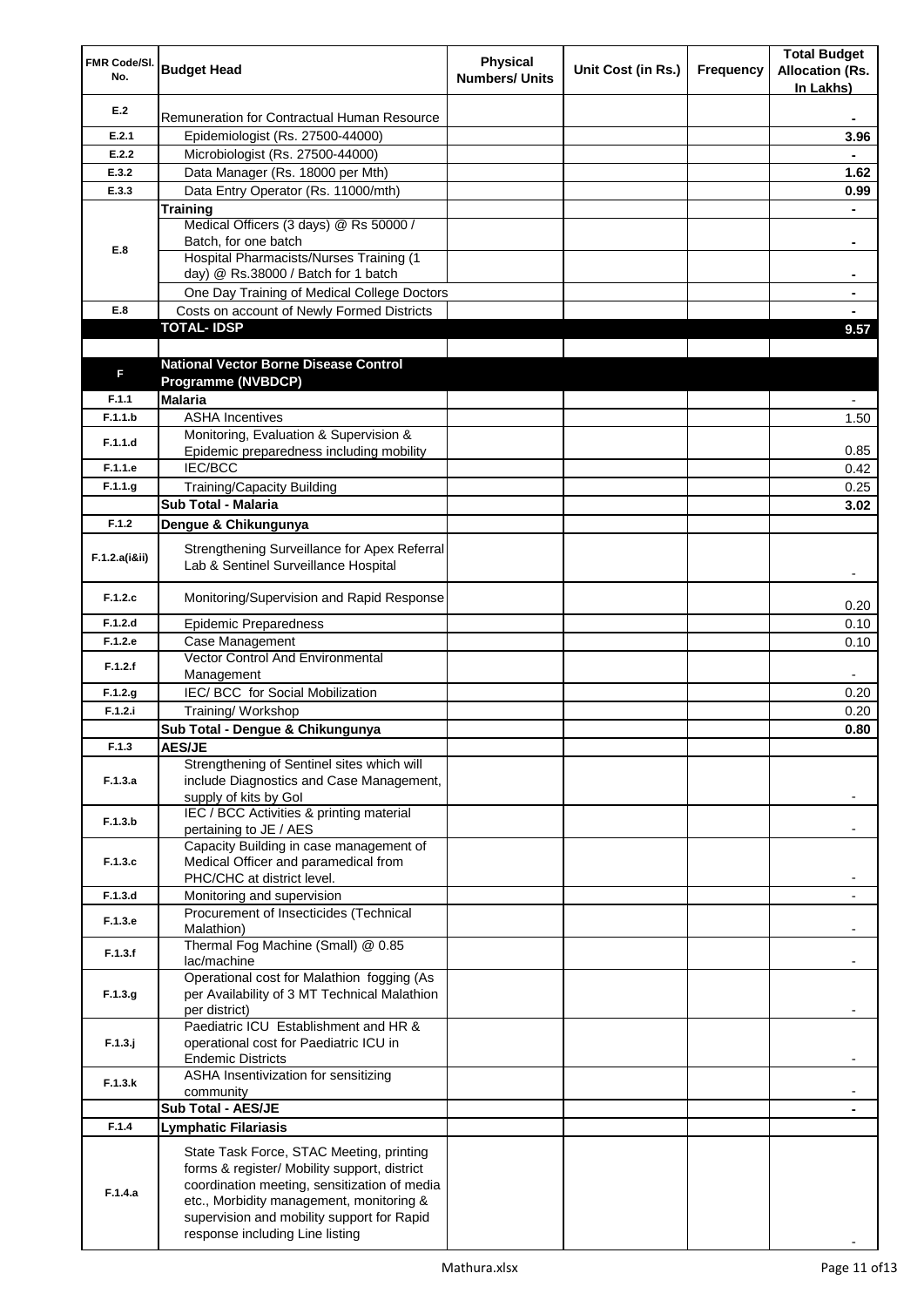| FMR Code/SI.        |                                                                                                                  | <b>Physical</b>       |                    |                          | <b>Total Budget</b>      |
|---------------------|------------------------------------------------------------------------------------------------------------------|-----------------------|--------------------|--------------------------|--------------------------|
| No.                 | <b>Budget Head</b>                                                                                               | <b>Numbers/ Units</b> | Unit Cost (in Rs.) | Frequency                | <b>Allocation (Rs.</b>   |
|                     |                                                                                                                  |                       |                    |                          | In Lakhs)                |
| F.1.4.b             | Micro Filaria Survey                                                                                             |                       |                    |                          |                          |
| F.1.4.c             | Post MDA Assessment by medical colleges<br>(Govt, & Private)/ ICMR institutions                                  |                       |                    |                          |                          |
| F.1.4.d             | Training / Sensitization of district level<br>officers on ELF & Drug Distributors /<br>Peripheral health workers |                       |                    |                          |                          |
| F.1.4.e             | Specific IEC/ BCC at State, districts, PHC,<br>Sub Centre & village lable VHSC/GKs                               |                       |                    |                          |                          |
| F.1.4.f             | Honorarium for Drug Distributors including<br>ASHA & Supervisors involve in MDA                                  |                       |                    |                          | $\blacksquare$           |
| F.1.4.h.ii          | M.F.Survey in Non Endemic districts                                                                              |                       |                    |                          | 0.70                     |
|                     | Sub Total - Lymphatic Filariasis                                                                                 |                       |                    |                          | 0.70                     |
| F.1.5               | Kalazar                                                                                                          |                       |                    |                          |                          |
| F.1.5               | Case Search/ Camp Approach                                                                                       |                       |                    |                          | $\overline{\phantom{a}}$ |
| F.1.5.a             | Spray Pumps & Accessories                                                                                        |                       |                    |                          |                          |
| F.1.5.b             | Operational Cost for Spray including Spray<br>Wages & Pending liability of spray wages                           |                       |                    |                          | $\blacksquare$           |
| F.1.5.c             | Mobility / P.O.L./ Supervision                                                                                   |                       |                    |                          | $\overline{\phantom{a}}$ |
| F.1.5.d             | Monitoring & Evaluation                                                                                          |                       |                    |                          |                          |
| F.1.5.e/<br>F.1.5.f | Training for Spraying /IEC/<br>BCC/Advocacy/Incentive to ASHA/Loss of<br>Wages                                   |                       |                    |                          |                          |
|                     | Sub Total - Kalazar                                                                                              |                       |                    |                          |                          |
|                     | <b>Cash grant for Decentralized commodities</b>                                                                  |                       |                    |                          |                          |
|                     | for Malaria + Filaria F.6                                                                                        |                       |                    |                          |                          |
| F.6(a,b,c,k)        | Drugs (Chloroquine, Primaquine 2.5/7.5mg)<br>and ACT                                                             |                       |                    |                          | 0.30                     |
| F.6.f               | D.E.C.                                                                                                           |                       |                    |                          | $\blacksquare$           |
| F.6.h               | Dengue<br>NS 1 antigen Kit                                                                                       |                       |                    |                          | $\blacksquare$           |
| F.6.i               | Larvicidal (Temephos, Bti(AS)/Bti (wp)(for                                                                       |                       |                    |                          |                          |
|                     | polluted and non polluted water)                                                                                 |                       |                    |                          | 0.90                     |
|                     | <b>Sub Total- Dec.Commodities</b>                                                                                |                       |                    |                          | 1.20                     |
|                     | <b>TOTAL-NVBDCP</b>                                                                                              |                       |                    |                          | 5.72                     |
|                     | <b>National Leprosy Eradication</b>                                                                              |                       |                    |                          |                          |
|                     | Programme(NLEP)                                                                                                  |                       |                    |                          |                          |
|                     | <b>Case Detection and Management</b>                                                                             |                       |                    |                          |                          |
| G.1                 | Specific Plan for high endemic blocks of low                                                                     |                       |                    |                          |                          |
| G.1.1               | endemic districts                                                                                                |                       |                    |                          |                          |
|                     | No. of High endemic blocks in Low endemic<br>Districts (ANCDR more than 10)                                      |                       |                    |                          |                          |
|                     | House to House Visit by Search team                                                                              |                       |                    | $\overline{\phantom{a}}$ | ٠                        |
|                     | Confrmaton of suspect                                                                                            |                       |                    |                          |                          |
|                     | Intensive IEC Activity                                                                                           |                       |                    |                          |                          |
| G.1.2               | <b>Services in Urban services</b>                                                                                |                       |                    |                          |                          |
|                     | Urban Project 2 Mega cities, 2 medium City                                                                       |                       |                    |                          |                          |
|                     | 2, 8 Medium City 1, 40 Townships                                                                                 |                       |                    |                          | 1.14                     |
| G.1.3               | <b>ASHA involvement</b>                                                                                          |                       |                    |                          | $\blacksquare$           |
|                     | <b>ASHA Sensitization</b>                                                                                        |                       |                    |                          | 0.154                    |
|                     | <b>ASHA Incentive for Services</b>                                                                               |                       |                    |                          | 0.060                    |
| G.1.4               | <b>Materials &amp; Supplies</b>                                                                                  |                       |                    |                          | $\blacksquare$           |
|                     | Supportive Drugs & Dressing materials                                                                            |                       |                    |                          | 0.40                     |
|                     | Laboratory reagents and equipments                                                                               |                       |                    |                          |                          |
|                     | scalpels etc.                                                                                                    |                       |                    |                          | 0.08                     |
|                     | Printing works                                                                                                   |                       |                    |                          | 0.22                     |
| G.1.5               | <b>NGO Services</b>                                                                                              |                       |                    |                          | $\blacksquare$           |
| G.2                 | <b>DPMR</b>                                                                                                      |                       |                    |                          |                          |
|                     | MCR Protective Footwear (12500 pairs)                                                                            |                       |                    |                          | 0.30                     |
|                     | Aids Appliances, Self Care Kit items etc.                                                                        |                       |                    |                          | 0.07                     |
|                     | Welfare allowance for RCS patients @ Rs<br>8000                                                                  |                       |                    |                          |                          |
|                     | Reimbursement to institutions for RCS                                                                            |                       |                    |                          | ٠                        |
|                     | Screening cum Self Care Camp                                                                                     |                       |                    |                          |                          |
|                     |                                                                                                                  |                       |                    |                          |                          |